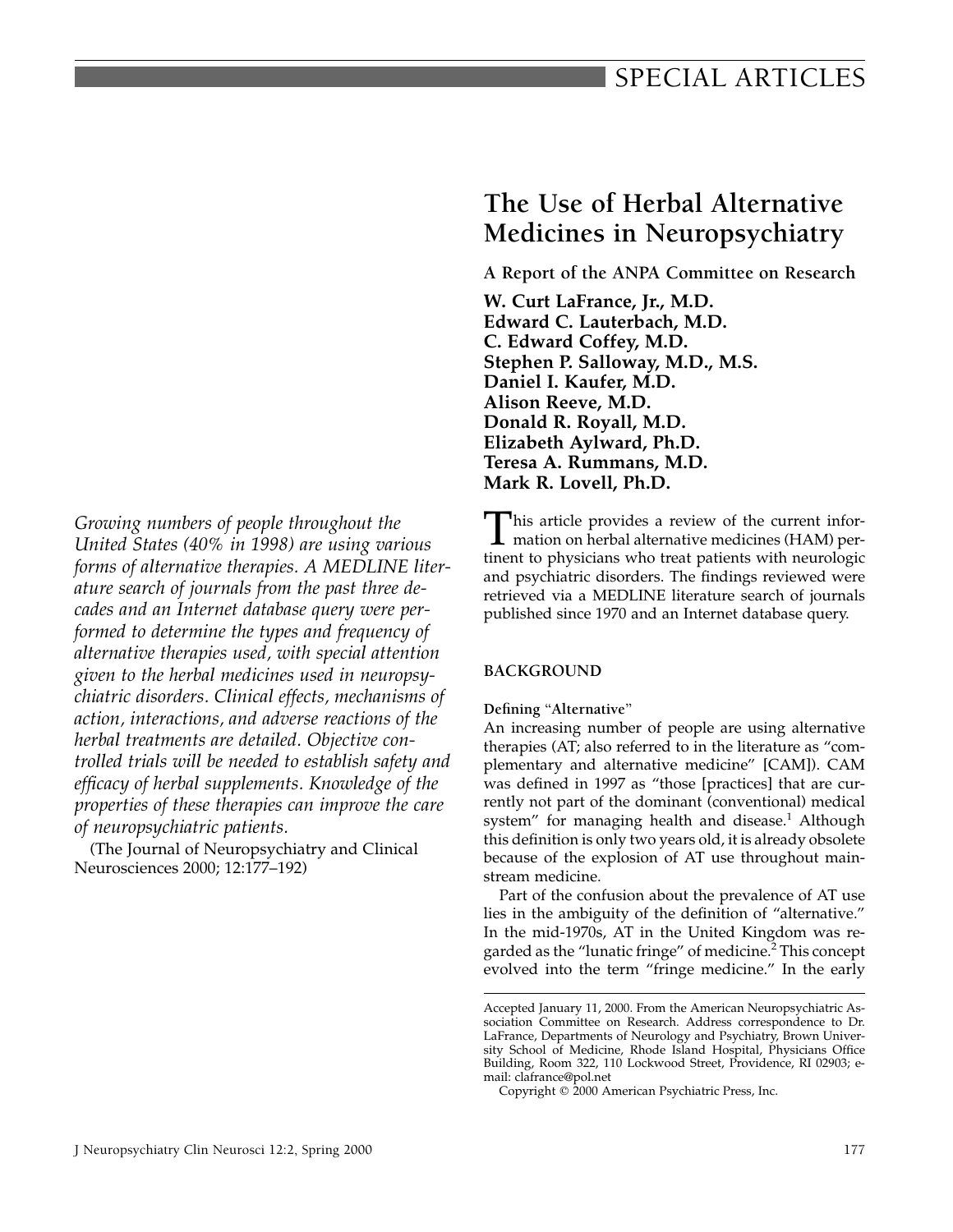1980s, British broadcast programs began referring to "alternative medicine." Just three years ago, "alternative" stood for "curative procedures that diverge from those studied in universities and other official institutions [that are] carried out in everyday practice by the authorized (or conventional) physician."3 To some patients, "alternative" calls attention to therapies not being offered by mainstream Western medicine—a residual definition of "anything not regular medicine."<sup>4</sup> The mid-1980s bore the British term "complementary medicine," emphasizing collaboration between alternative and conventional therapies. In 1995 a term attributed to His Royal Highness the Prince of Wales appeared— "integrated medicine,"—emphasizing the integration of AT into standard health care patterns by education and funding research. $2$ 

Herbal alternative medicines, a subset of AT, will be discussed as the focus of this paper. Along with the pharmacology of the substances, five major issues regarding HAM will be briefly addressed at the outset: the pharmacological history of HAM, the population using HAM, the politics of HAM, the purity of the substances, and the issue of AT efficacy compared with placebo. It should be emphasized that the purpose of this review is to examine the current state of scientific knowledge and the sociopolitical issues surrounding HAM; it is intended neither to endorse nor to condemn their use.

# **Pharmacologic History**

Allopathic medicine may at times consider traditional herbal drugs as the polar opposite of modern synthetic drugs, even though there is no pharmacological basis for such a view.5 Plants, however, have been used for centuries in the treatment of medical illness. Roughly one-quarter to one-half of current pharmaceuticals originally were procured from plants.<sup>6</sup> Examples include foxglove leaf (digitalis), belladonna tops (atropine), poppy herb (morphine), white willow tree bark (salicin), and cinchona bark (quinine). Modern drugs developed from plant products include warfarin from the coumarin anticoagulants found in sweet clover silage, ergotamine from the ergot alkaloids of a fungus that infects rye grass, and the antineoplastic vincristine from the vinca alkaloid fractions of the rosy periwinkle.<sup>7</sup>

Proponents of herbal medicines describe a plant's therapeutic value as coming from the synergistic effects of the various components of the plants, in contrast to the individual chemicals of conventional medicines isolated by pharmacologists. Chung et al. $8$  studied the in vitro receptor-bindingaffinities of natural products used to treat psychotic illness in Korean traditional medicine. Extracts prepared from these five plants revealed potent

binding affinities to monoamine receptors, especially alpha-2 adrenergic and dopaminergic receptors with variable selectivities. Cott<sup>9</sup> has summarized receptorbinding activity of various HAM commercial extracts from a collection of herbal medicine texts (as noted in part in Table 1). This empiric evidence suggests a potential rational basis for some HAM therapies. The pharmacology of HAM will be examined more in depth later in the review.

### **The Population Using HAM**

*Prevalence of AT Use:* Although 20 years ago Americans would have considered "alternative medicine" an obscure term, surveys and reviews indicate that the number of patients using HAM and AT is rising steadily. A 1991 survey of adults in the United States determined that 34% of the 1,539 respondents had used at least one unconventional therapy in the past year.<sup>10</sup> Only 28% of these patients informed their physicians that they attempted alternative forms of therapy. By 1998, of the 1,035 respondents surveyed, the number using some form of alternative health care during the past year had increased to  $40\%$ <sup>11</sup>

Generally, HAM use in the United States is on the rise. Herbal medicine was found to be used by 3% of the U.S. population for the conditions described in the abovementioned study by Eisenberg et al.<sup>10</sup> The consumption of medicinal botanicals, including teas, powders, liquid extracts, capsules, tablets, and bulk plants or parts, is risingat a rate of approximately 15% per year in the United States.12 Currently, many HAM are readily used in Europe and are suggested to have beneficial effects in thousands of patients. Some 600 to 700 plant-based remedies are available in Germany, and an estimated 70% of German physicians prescribe phytomedicines. (From the Greek *phyton*, meaning plant, phytomedicines are defined as "advanced medicinal preparations made of herbs. $^{\prime\prime}$ <sup>13</sup>)

*European Physicians' Acceptance of HAM:* In 1976, the Federal Republic of Germany defined herbal remedies in the same manner as conventional medicines. Because of the wide use of herbal remedies in Europe, in 1978 the German government established an expert committee ("Commission E") to evaluate the safety and efficacy of phytotherapy and herbal substances. The committee included physicians, pharmacists, pharmacologists, toxicologists, biostatisticians, pharmaceutical industry representatives, and nonmedical practitioners. The commission reviewed data from clinical trials, field studies, case reports, and scientific literature to establish with "reasonable certainty" the safety and efficacy of the herb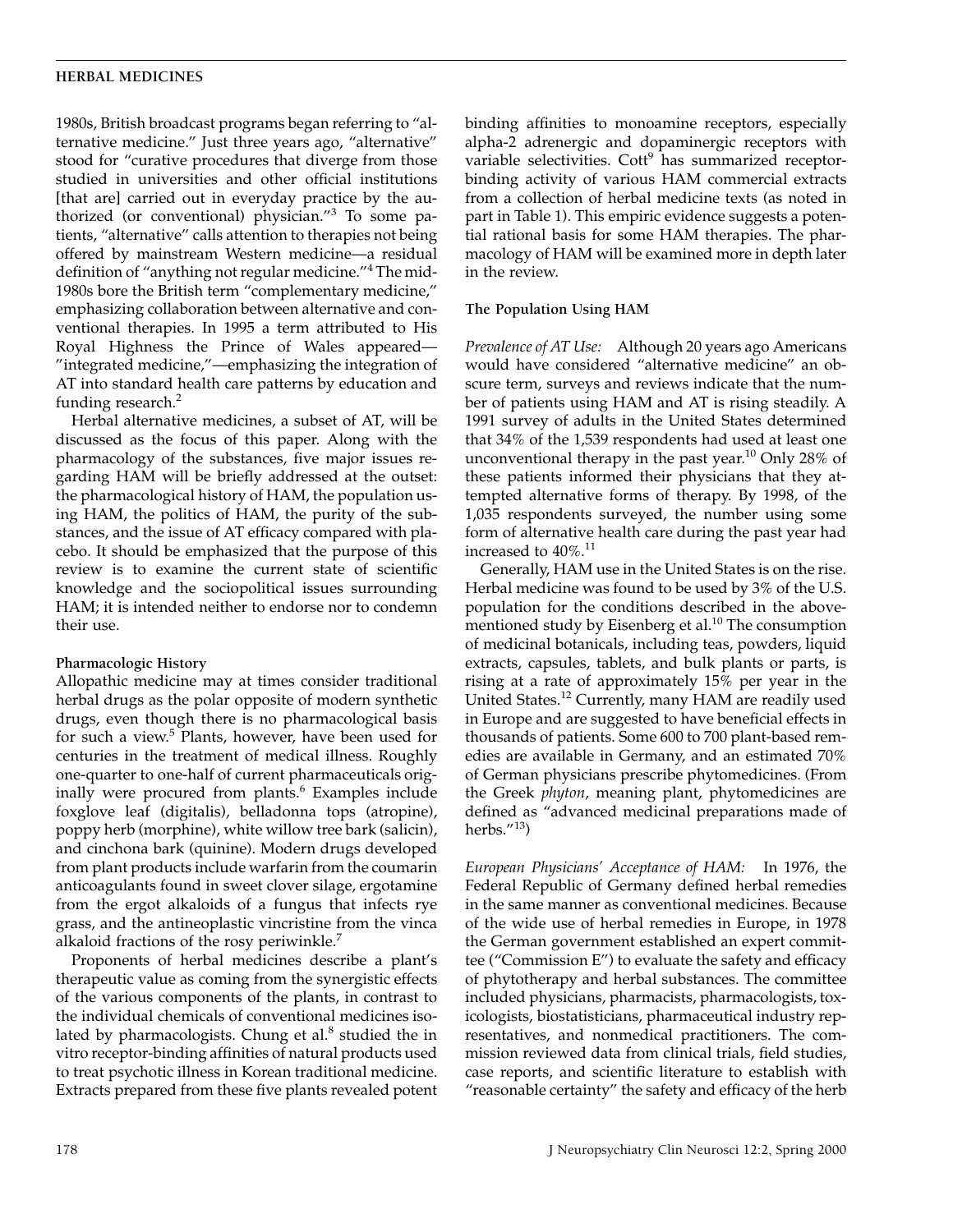in question. The German Commission E's findings were published as 462 monographs (GCEm), evaluating 360 herbs and 391 preparations of herb parts by the end of 1995. Approximately two-thirds of the monographs are positive assessments; negative assessments typically resulted from an unsatisfactory risk–benefit ratio. The GCEm provide a peer review of HAM for the European physicians to use as a resource for prescribing HAM. Along with the GCEm, one of the driving forces in phytomedicinal acceptance in the European medical community is the inclusion of phytomedicine in medical and pharmacy school curricula.<sup>13</sup>

*American Physicians' Rejection of AT:* Questionnaires distributed to 295 family physicians in the Chesapeake region revealed that only 22.6% of the 176 respondents considered herbal medicine to be legitimate medical practice, with only 6.9% of the physicians having used HAM in actual practice.<sup>14</sup> Chez and Jonas<sup>1</sup> suggest that physician resistance to usingAT stems from both a valid scientific concern and a lack of knowledge about the characteristics of these treatments. Up until recently, U.S. physicians received little, if any, training with HAM in medical school or in residency.

*Status of Practice Guidelines:* Attempts to develop AT guidelines have been met by obstacles. Issues raised by the prospect of guidelines include concern that improper treatment practices may be adopted by prescribers without strong supporting scientific evidence, concern about possible implementation by health plan administrators in the absence of proven effectiveness, and worry that practice guidelines may increase medicolegal liability.15 Regarding HAM, unregulated medications may be unpredictably detrimental to the health of patients, and stringent treatment indications should be established to protect the patient.

*Why People Seek Out AT:* Patients who seek alternative care have been thought to be subject to "neuroticism, ignorance and gullibility, $^{\prime\prime 16}$  and have been characterized as "poorly educated, terminally ill patients who have exhausted conventional treatment."<sup>17</sup> (For contrasting findings, see below.) The high cost of health care drives some patients to seek self-medication to reduce costs. Turning to AT may be prompted by frustration with iatrogenic effects from chronic treatment or interventions. The belief that the scientific molecular model of medicine is not sufficient to address all of patients' physical and mental health needs may be another reason that patients use AT.18

Pharmacoepidemiologic profiles have described characteristics of AT consumers. European consumers using AT tend to feel that alternative practitioners are more

| Medicine/Herb/Extract             | Neurotransmitter/<br>Receptor/Action                          | Proposed for Treatment of           | <b>Adverse Effects/Drug Interactions</b>                               |
|-----------------------------------|---------------------------------------------------------------|-------------------------------------|------------------------------------------------------------------------|
| St. John's wort                   | 5-HT uptake inhibition                                        | Depression, dysthymia               | Photosensitivity                                                       |
| Hypericum perforatum              | MAO, COMT inhibition                                          | Sleep disorder                      | Caution with MAO inhibitors<br>↓ indinavir, cyclosporin concentrations |
| Ginkgo                            | GABA agonist                                                  | Dementia                            | SAH, SDH, hyphema                                                      |
| Ginkgo biloba                     | Antioxidant, PAF<br>inhibition                                | "Cerebral insufficiency"            |                                                                        |
| Kava-kava<br>Piper methysticum    | $GABA_A$ receptor binding                                     | Anxiety                             | Dyskinesias, dystonia; lethargy and<br>disorientation with BZD         |
|                                   | Na+ channel inhibition                                        | Ischemic neuroprotection            |                                                                        |
| Ginseng<br>Panax ginseng          | ACh agonist, ?HPA effects<br>↑/↓ DA neuron activity           | Cognitive and physical sluggishness | Phenelzine, digoxin, warfarin; mania,<br>cerebral arteritis            |
| Valerian<br>Valeriana officinalis | $GABA_A/GABA_B$ receptor<br>binding<br>GABA uptake inhibition | Anxiety, sleep disorder<br>Seizures | Headaches in chronic use                                               |
| Feverfew<br>Tanacetum parthenium  | 5-HT antagonist                                               | Migraine                            | Aphthous ulcers                                                        |
| Garlic<br>Allium sativum          | HMG-CoA inhibition                                            | Hyperlipidemia<br>Hypertension      | Spinal epidural hematoma                                               |
| Yohimbine                         | $\alpha$ -2 adrenergic receptor                               | Erectile dysfunction                | Caution with psychotropics and                                         |
| Corynanthe yohimbine              | antagonist                                                    | Orthostatic hypotension             | diuretics                                                              |
|                                   |                                                               |                                     | Mania, lupus-like reaction,<br>bronchospasm                            |

| TABLE 1. Reported actions, treatments, adverse reactions, and drug interactions of herbal alternative medicines used in neuropsychiatry |                                      |                           |                                          |  |  |
|-----------------------------------------------------------------------------------------------------------------------------------------|--------------------------------------|---------------------------|------------------------------------------|--|--|
| Medicine/Herb/Extract                                                                                                                   | Neurotransmitter/<br>Receptor/Action | Proposed for Treatment of | <b>Adverse Effects/Drug Interactions</b> |  |  |

*Note:* Studies either do not indicate agonist or antagonist activity or display variable activity. ACh = acetylcholine; BZD = benzodiazepines; COMT = catechol-O-methyltransferase; DA = dopamine; GABA = gamma-aminobutyric acid; HMG-CoA = hydroxymethylglutaryl coenzyme A; HPA = hypothalamus-pituitary-adrenal; MAO = monoamine oxidase; Na+ = sodium; NE = norepinephrine; PAF = platelet activating factor; 5-HT = serotonin; SAH = subarachnoid hemorrhage; SDH = subdural hematoma.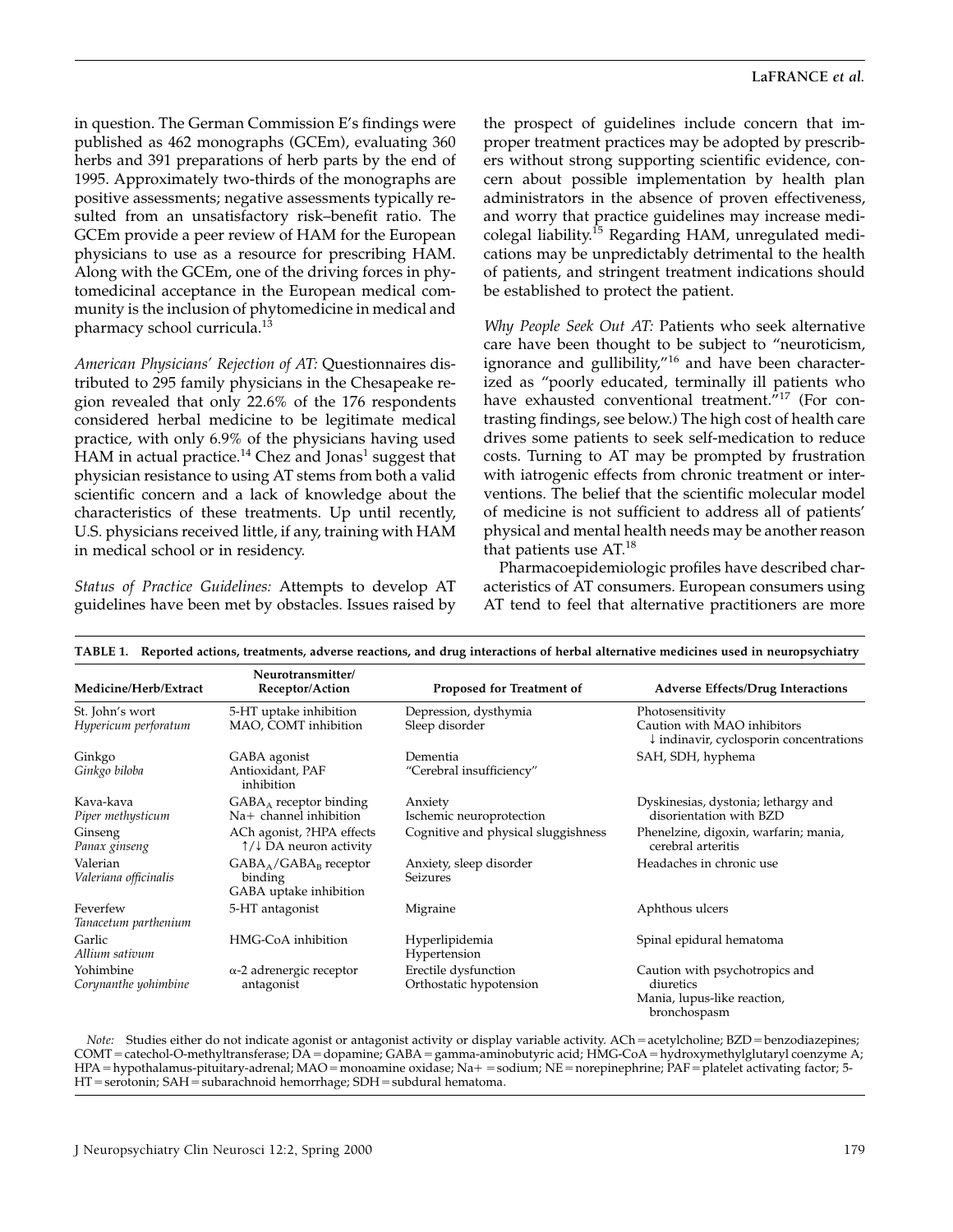patient-oriented than allopathic physicians; to believe that one can build up resistance to disease; to desire control over their health or disease; to have had a poor response to orthodox treatment in chronic disease; and to have less faith in conventional medicine.<sup>5</sup> In 1998 Astin<sup>11</sup> randomly surveyed 1,035 individuals living in the United States. Using multiple logistical regression, he found that predictors of alternative health care use were higher education, poorer health status, a holistic orientation to health, having had a transformational experience that changed the person's worldview, and symptoms of anxiety, back problems, chronic pain, or urinary tract problems. Cultural predictors of AT use included commitment to environmentalism or to feminism and interest in spirituality and personal growth psychology (referred to as "cultural creatives"). Contrary to prior descriptors of people who use AT in conjunction with conventional therapy, Astin's study did not find dissatisfaction with conventional medicine (found in only 9% of respondents) to be a predictor of AT use.

# **The Politics of HAM**

In 1990, 60 million Americans used AT, and annual visits to AT providers (425 million) exceeded visits to all U.S. primary care physicians  $(338 \text{ million})^{10}$  It is a matter of concern that more than 70 percent of patients who acknowledged using AT never mentioned it to their physicians. It has been pointed out that allopathic physicians still incur a liability risk in prescribing medication to patients who take herbal remedies without their knowledge. Yet physicians in the United States are unable to regulate the administration of HAM through prescriptions, because many of these substances are classified as nutraceuticals and are marketed under the Dietary Supplement and Health Education Act of 1994 (DSHEA).<sup>19</sup> The DSHEA preempts Federal Drug Administration (FDA) regulation of supplemental herbs and hormones.

Currently, extensive data supporting claimed benefits and effects are not readily available, in contrast to the situation for traditional pharmaceuticals. FDAregulated drugs must undergo a rigorous, three-step process of evaluation in animals and humans to prove their relative efficacy and safety (on average over 15 years, costing\$500 million per new drug). HAM, in contrast, are brought to market without regulation or oversight by a scientific or safety monitoring body. Pharmaceutical companies worldwide are taking greater interest in these herbal products, largely because of the burgeoning public interest.<sup>20</sup> European consumers spent \$7 billion on retail herbal remedies in 1996 (half being sold in Germany). U.S. consumers spent \$441 million in 1997 on HAM in retail stores. An estimated \$3.24 billion

in U.S. sales were made through all channels of distribution (health food stores, mail order, and multilevel marketing organizations) in 1996.<sup>13</sup> In comparison, U.S. patients spent \$103 billion on prescription drugs in 1998.

The call for strict regulation of HAM is hindered by the industry's lack of incentive to investigate and develop plant-based drugs whose chemical constituents cannot be patented. Complementary medicine advocates argue that botanicals have been in common use without harm for centuries and should fall into a different category than typical pharmaceuticals. However, in the absence of documented safety for certain herbs, supplements, or chemical preparations, and given the lack of FDA scrutiny, there is no assurance of safety for patients or their doctors. These concerns have prompted some physicians to ask if herbal medicines should be transferred to the FDA's governance.

## **The Purity of HAM**

Many patients are under the false assumption that "naturally derived" herbal medicines are safer and more "natural" and have fewer side effects. Documented case studies have shown that "natural" substances are not inherently safe or without adverse events, as discussed below. In the Canadian market, as in other countries, the quality of advice from health food stores varies greatly, $^{20}$ and the purity of the products sold can vary as well.

Approximately 50 ginseng products sold in 11 countries were analyzed, and a number of them contained no ginsenosides when tested by oxidative cleavage procedures.<sup>21</sup> Rigid quality control standards are not required for nutraceuticals, leading to substantial variability in the purity and the potency of these substances. Depending on the plant part, the age or ripeness when harvested, and the plant's growing environment and storage conditions, the therapeutic and toxic components of plants may vary considerably.<sup>22</sup> Contamination with pesticide residues, microorganisms, aflatoxins, radioactive substances, and heavy metals has been documented, especially in Asian herbal preparations. Substitution of components, adulteration with pharmaceuticals, and incorrect preparation of crude plant material have yielded cases of toxicity from herbal medicines. Different components of each herb can exhibit different pharmacologic effects. Limited research on this subject offers little information about the biologic specificity of herbal concoctions. Drug–drug interactions between prescription drugs and HAM are poorly characterized, in part because of these great variations in the preparation of HAM.

#### **HAM versus Placebo**

Despite skepticism from the medical community regarding the scientific rigor and quality of the evidence that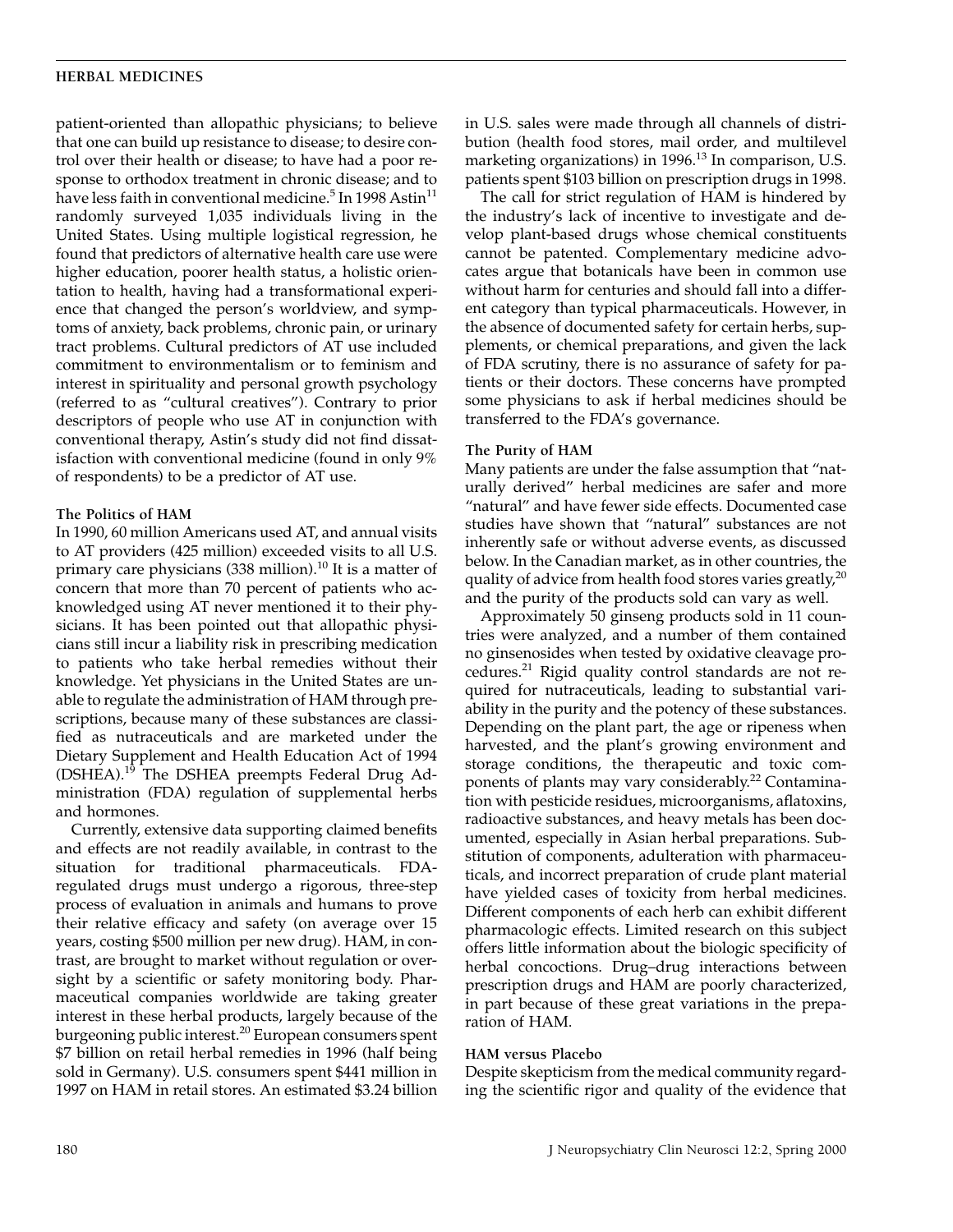ATs are effective, their use continues to rise. In an effort to evaluate whether the effects of homeopathy were due to a placebo effect, Linde et al. $^{23}$  conducted a metaanalysis of 89 placebo-controlled trials (randomized or double-blinded). Results revealed an odds ratio of 2.45 (95%, confidence interval 2.05–2.93) in favor of homeopathy but had insufficient data for efficacy in any single clinical condition. Criticism of the meta-analysis noted that disparate remedies for different conditions created an overly inclusive aggregate.<sup>24</sup> Trials of HAM versus placebo have also demonstrated effects in support of HAM, as described below.

In October 1996, the Tzu Chi Institute was founded in British Columbia by a pediatric endocrinologist with the goal of researching and selecting the most useful alternative treatments and eventually integrating them into conventional treatment programs. Six hundred patients were identified within the first 6 months as potential research subjects for the institute's pilot studies with AT. In October 1993, the National Institutes of Health Office of Alternative Medicine (NIH OAM) awarded 30 therapists \$30,000 exploratory grants to identify promising areas of future research with AT.25 The National Institute of Mental Health (NIMH) is now reviewing protocols and funding ongoing research to evaluate HAM effectiveness, including hypericum for depression and a multicenter trial of ginkgo in the elderly. To date, double-blind placebo-controlled randomized trials have been conducted with St. John's wort, ginkgo biloba, kava, ginseng, valerian, feverfew, garlic, and yohimbine, as described below.

## **Types of Alternative Therapies**

The NIH OAM was established in 1992 for the investigation of the efficacy of AT. The therapies are divided into seven categories by the  $OAM$ <sup>26</sup> 1) mind-body interventions, 2) bioelectromagnetic therapies, 3) alternative systems of medical practice, 4) manual healing methods, 5) pharmacologic and biologic treatments, 6) herbal medicine, and 7) diet and nutrition. We will review these categories briefly before focusing on specific herbal medications and their actions.

Mind-body interventions include biofeedback, relaxation therapies, meditation, body-oriented exercises (yoga, t'ai chi), hypnosis, and imagery. These techniques have been used for such conditions as asthma, hypertension, incontinence, insomnia, and chronic pain. Bioelectromagnetic therapies incorporate the interactions between living organisms and electromagnetic fields. Therapies include the use of electrical currents or magnetic fields to promote healing of fractures. Transcutaneous electrical nerve stimulation, or TENS, is included in AT although it is used in conventional chronic

pain management. Transcranial electrostimulation is being investigated and has been used to treat depression and anxiety. Alternative systems of medical practice include Asian practices and homeopathy. Of the Asian techniques, acupuncture is the most studied and has been shown to increase endorphins, serotonin, and other neurotransmitters. There are sporadic reports of dysmenorrhea, $^{27}$  pain, $^{28}$  addiction, and alcoholism<sup>29</sup> responding to acupuncture. Manual healing methods include osteopathic and chiropractic manipulation, physical therapy, massage, and therapeutic touch. These methods have been applied for treating low back pain, enhancing growth and development in premature babies, and improving general physiologic function. Pharmacologic and biologic treatments are used frequently by patients with life-threatening conditions. These treatments include chelation therapy for coronary artery disease, shark cartilage therapy for cancer, and intravenous ozone therapy for human immunodeficiency virus (HIV) infection. Herbal medicine is the mainstay of indigenous healing practices throughout the world, whereby plants and plant extracts are used as pharmacologic therapy (the focus of this paper). Lastly, diet and nutrition are widely used for both disease prevention and cure. Examples include vitamin supplements (vitamin E for blood clot and stroke prevention), folic acid for neural tube defect prevention, macrobiotic diet to treat cancer and chronic illness, and the ketogenic diet for epilepsy.

Among the principal medical conditions most frequently reported by patients seekingAT, five of the top ten fall within the province of neuropsychiatry. These conditions include back problems, insomnia, headache, anxiety, and depression (the other five being allergies, arthritis, sprains or strains, high blood pressure, and digestive problems).10 In a prospective study, Bullock et  $al.^{30}$  found presenting complaints similar to the abovestated five conditions, along with nicotine addiction, in patients who sought AT treatment.

Listed below are the major herbal alternative medicines being used in neuropsychiatric disorders (Table 1). Current information is presented in the following general format: plant name, bioactive ingredient, neurotransmitter effect, pertinent studies, pharmacology, drug interactions, and side effects. Structures for selected bioactive ingredients are depicted in Figure 1.

## **REVIEW OF HERBAL ALTERNATIVE MEDICINES USED IN NEUROPSYCHIATRY**

The following medicines will be reviewed: St. John's wort for depression, ginkgo for dementia, kava for anxi-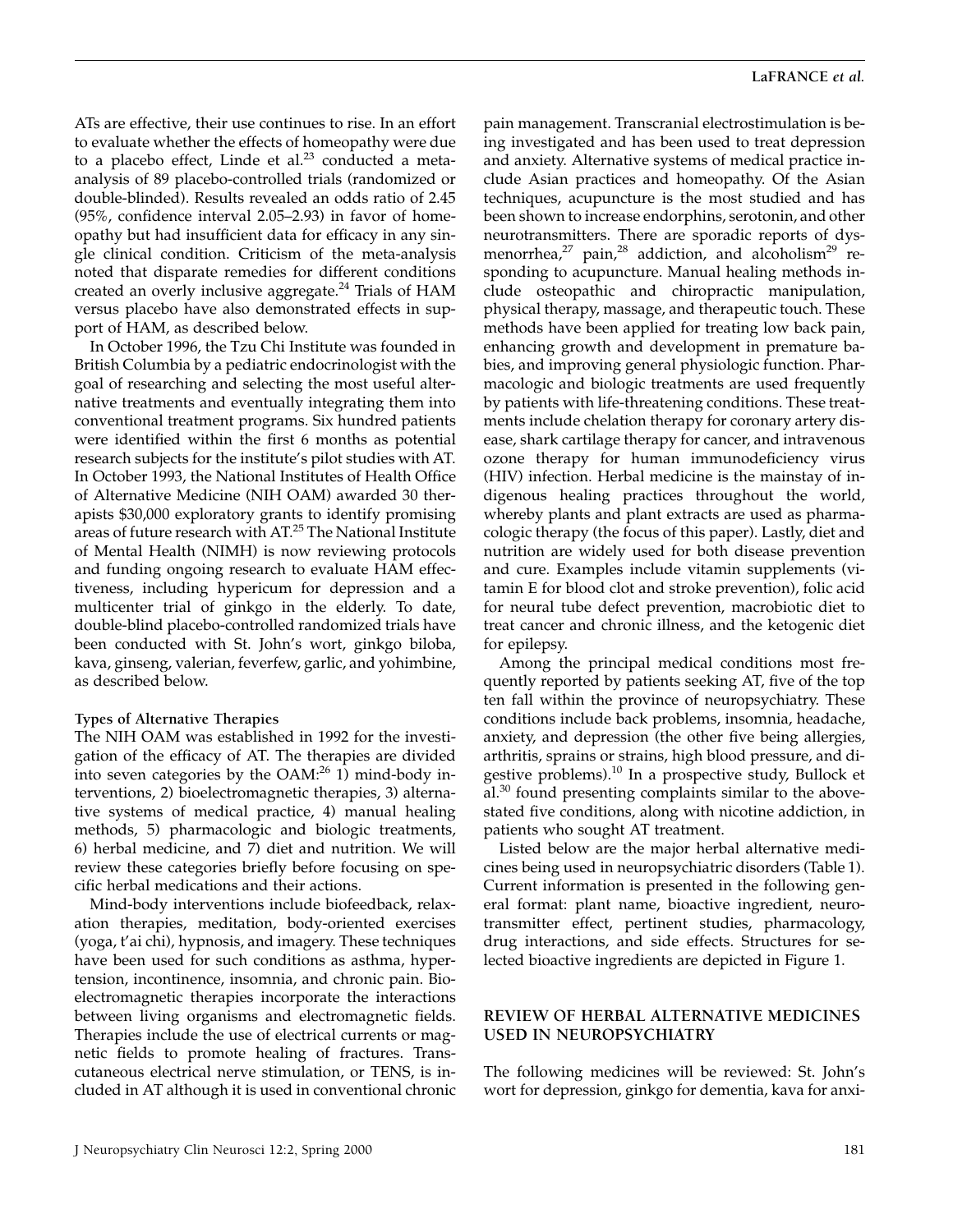

182 J Neuropsychiatry Clin Neurosci 12:2, Spring 2000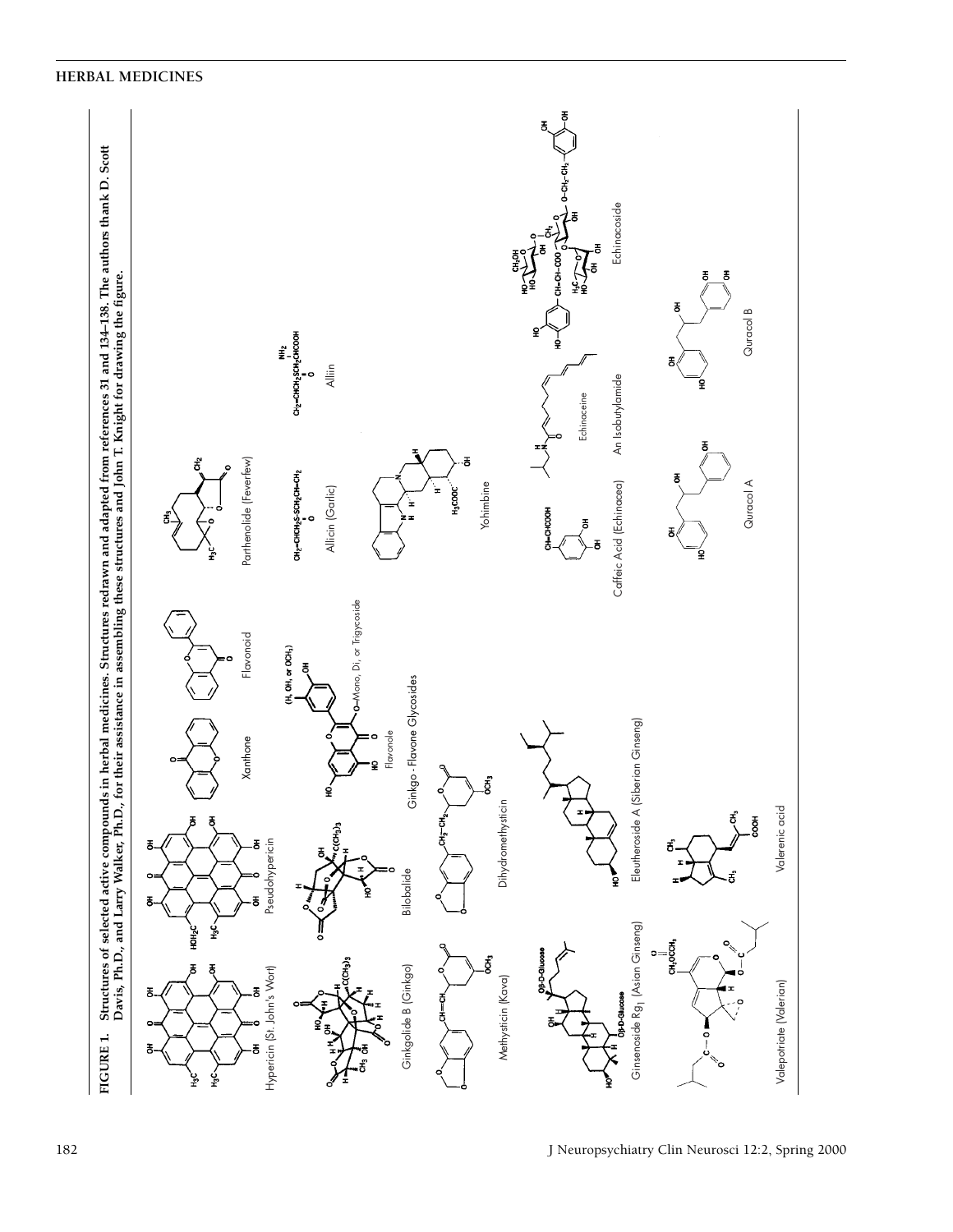ety, ginseng for cognitive and mood enhancement, valerian for insomnia, feverfew for migraine prophylaxis, garlic for atherosclerosis and stroke risk reduction, and yohimbine for erectile dysfunction. In light of the neuropsychiatrist's interaction with patients who have multiple sclerosis and HIV infection, the widely used immune stimulant echinacea is also reviewed. (Although frequently used today, nonherbal alternative treatments such as melatonin and *S*-adenosyl-methionine are not included in this review.)

#### **St. John's Wort (***Hypericum perforatum***)**

The aromatic perennial St. John's wort (SJW) has been prescribed in Germany as Johanniskraut over the past decade for treatment of depression, dysthymia, and sleep disorder. The leaves and yellow flowering tops yield about 0.1% hypericin, pseudohypericin, and related naphthodianthrones. Flavonoids, aromatic oxygen heterocyclic compounds found in certain plants, have also been identified in the plant.<sup>31</sup>

The plant's antidepressant mechanism of action initially was stated to be monoamine oxidase (MAO) inhibition, based on studies by Suzuki et al.; $32$  however, this findingwas later attributed to a test product of only 80% purity. Crude plant extract xanthenones have demonstrated MAO inhibition in rat brain studies, but it is unclear if hypericin itself inhibits MAO-A or -B in the human nervous system. Plant fractions containing xanthones and flavonoids demonstrate marked MAO-A inhibition.<sup>33</sup> Other unidentified components of the herb inhibit catechol-O-methyltransferase (COMT) and suppress interleukin release. $34$  Supporting the biogenic amine antidepressant effect of SJW, Perovic and Müller demonstrated hypericum extract inhibition of serotonin  $(5-HT)$  uptake in rat synaptosomes.<sup>35</sup> It is not known whether the active components of hypericum are able to cross the blood–brain barrier.<sup>36</sup>

A 1996 European meta-analysis of hypericum in 23 randomized controlled trials in 1,757 outpatients concluded the herb extracts were more effective than placebo and were comparable to conventional antidepressants (ADs) in the treatment of mild to moderate depression.37 The side effect profile was better for hypericum than for conventional ADs. Side effects were experienced by 50 patients  $(19.8%)$  taking hypericum versus 84 (52.8%) given standard ADs. This study analyzed data from 15 placebo-controlled trials (largest  $N=120$ ) and 8 controlled trials in which hypericum was compared with ADs (largest  $N=135$ ). The limitations of the studies reviewed included short duration (4 to 8 weeks), lack of diagnostic precision with strict DSM/ICD criteria, the use of variable hypericin extract dosages, and lower standard antidepressant dosages (less than what most American psychiatrists consider therapeutic).38 Of the studies included in the metaanalysis, particularly noteworthy are the Hänsgen et  $al.^{39}$  and the Harrer et al.<sup>40</sup> studies for evaluation of hypericum versus placebo and versus maprotiline, respectively, in a DSM-III-R/ICD-10 depressed population.

In 1997, the NIMH OAM and Office of Dietary Supplements provided funding for a multisite study to investigate hypericum in the treatment of depression. The three-arm study will compare hypericum, placebo, and sertraline in 300 patients with major depression.

SJW, also known as "goat weed" and "klamath weed," is generally given orally at a dose of 300 mg, with  $0.3\%$  concentration (900  $\mu$ g) of hypericin, three times daily. Onset of its mood-elevating effect usually occurs after several weeks.<sup>41</sup> Pharmacologically, serum concentrations of hypericin peak in 5 hours and reach steady state in 4 days.<sup>42</sup> The plasma half-life  $(t\frac{1}{2})$  of pseudohypericin varies from 16.3 to 36 hours. The plasma  $t<sup>1</sup>$  of hypericin is about 25 hours.

Interactions between SJW and monoamine oxidase inhibitors (MAOIs), selective serotonin reuptake inhibitors (SSRIs), dopaminergics, and sympathomimetics are unclear. Because of the potential for severe hyperpyretic or hypertensive crises, convulsions, or death, it is recommended that patients taking MAOIs not take SJW.<sup>13</sup> Theoretically, SSRIs, dopaminergic agonists, and sympathomimetic agents may pose a risk when coadministered with hypericin.

The effect on cytochrome P450 (CYP450) enzymes was unknown until recently. Naphthodianthrones in SJW induce the CYP450 3A4 isoenzyme, potentially leading to the alteration of therapeutic levels of antivirals, immunosuppressants, anticoagulants, anti-arrhythmics, and oral contraceptives. The FDA released a public health advisory in February of this year on the risk of drug interactions with indinavir, a protease inhibitor, and other drugs metabolized by the CYP450 pathway. The recommendations in the advisory are based on a recent NIH study revealing a 57% area under the curve mean reduction of indinavir with SJW administration in 8 health non-HIV-infected volunteers.<sup>42a</sup> Because of the possibility of suboptimal antiretroviral drug concentrations leading to loss of virologic response, the advisory also recommended against concomitant administration of SJW with non-nucleoside reverse transcriptase inhibitors.

Two cases of acute cardiac cellular transplant rejection secondary to SJW-induced cyclosporin level reduction are described in a *Lancet* research letter.<sup>42b</sup> The 2 patients underwent heart transplantation 11 to 20 months prior to rejection for endstage ischemic cardiomyopathy. Both patients had event-free courses on the triple immuno-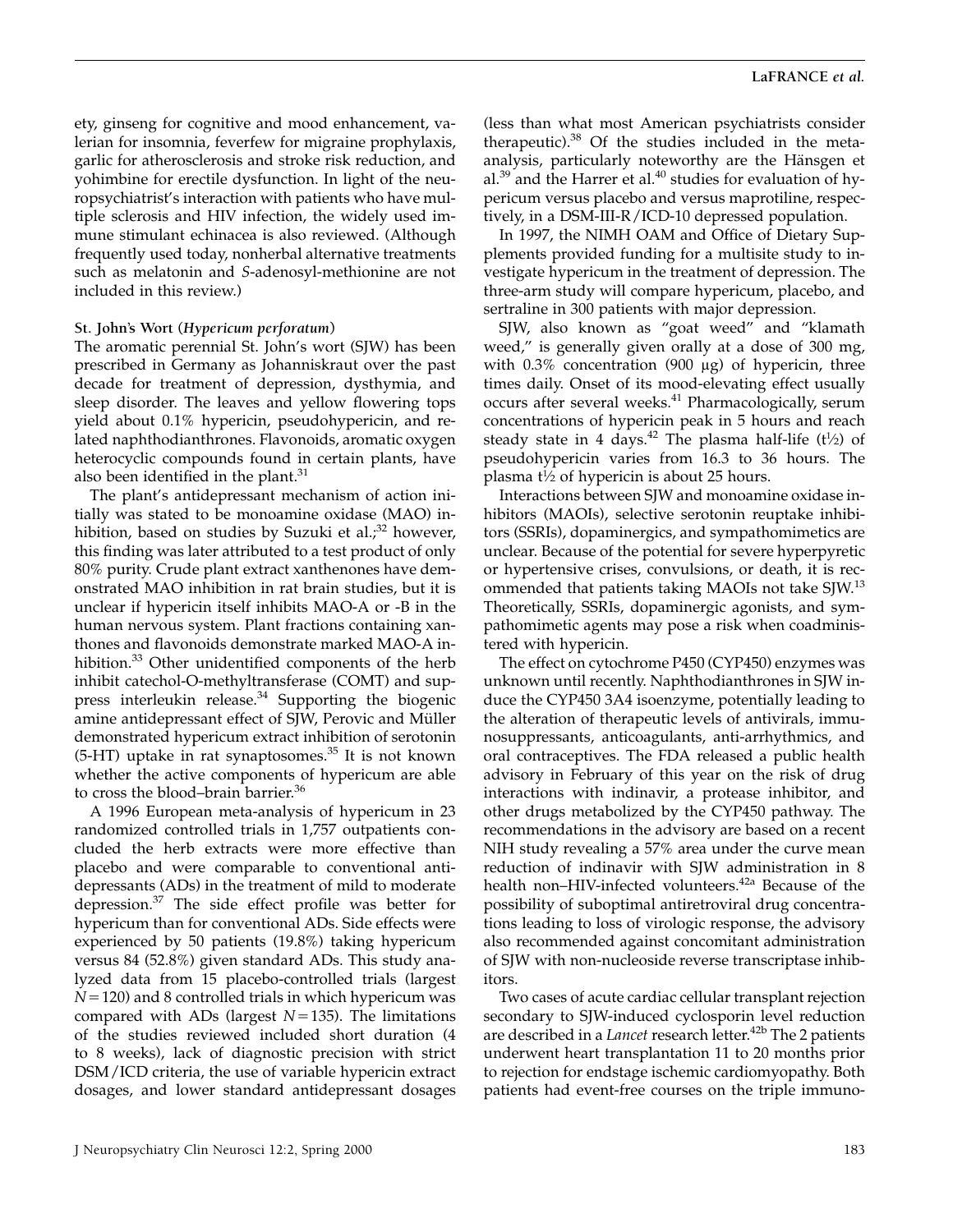suppressive regimen, cyclosporin, azathioprine, and low-dose corticosteroids. Within 3 weeks of beginning SJW (1 self-medicated and 1 prescribed by a psychiatrist), the patients presented for elective endomyocardial biopsy and were found to have subtherapeutic cyclosporin serum concentrations.

Prior to the *Lancet* publications, known adverse reactions with hypericin included photosensitivity in grazing animals and in one human report.<sup>36</sup> The side effect profile includes gastrointestinal symptoms, allergic reactions, fatigue, dizziness, and xerostomia, and these occurred in  $0.6\%$  or less of 3,250 treated patients.<sup>43</sup> Woelk et al.<sup>43</sup> reviewed studies reporting the frequency of undesired effects with ADs to range from 2.5% (headache) to 17.6% (dry mouth). A 1.5% dropout rate in the hypericum-treated patients, versus reports of 3% to 12% dropout rates with ADs, was also noted.

#### **Ginkgo (***Ginkgo biloba***)**

Ginkgo comes as a concentrated extract from the *G. biloba* tree and is traditionally used as a treatment for improving mental alertness. Major components of the extract are flavonoids (ginkgo-flavone glycosides) and terpenoids (ginkgolides and bilobalide).<sup>44</sup> These compounds are thought to act as free radical scavengers, providing cellular membrane protection and inhibiting platelet-activating factor (PAF), respectively.<sup>45</sup> Bilobalide (but not ginkgolides) suppressed hypoxia-induced choline release from rat hippocampal slices when subjected to an oxygen-free buffer.<sup>46</sup> Oral bilobalide also significantly increased gamma-aminobutyric acid (GABA) levels and glutamic acid decarboxylase activity in mouse brains as compared with controls. $47$  Finally, ginkgo extract administration increased the hippocampal muscarinic receptor population in aged rats, suggesting a possible prophylactic effect for ginkgo in the aging brain's normal decline in cholinergic function.<sup>48</sup>

Ginkgo has been prescribed in the United Kingdom over the past two decades for treatment of "cerebral insufficiency" (CI). CI is an inexact term used in Europe and is considered to indicate dementia secondary to impaired cerebral circulation. The symptom complex, roughly equivalent to vascular dementia, includes memory and concentration difficulties, absentmindedness, confusion, anergia, tiredness, decreased physical performance, depressive moods, anxiety, dizziness, tinnitus, and headache.<sup>49</sup>

In Germany, the nootropic, or cognitive-enhancing, effects of ginkgo have been studied in patients with multi-infarct dementia or mild to moderate Alzheimer's dementia. A 24-week prospective randomized doubleblind placebo-controlled multicenter trial evaluated ginkgo in 156 patients. $50$  The investigators used the Clinical Global Impression (CGI) scale "for psychopathological assessment," the Syndrome Short Test (SST) for assessment of attention and memory, and the Nuremberg Geriatric Observation Scale for behavioral assessment of activities of daily life.<sup>51</sup> The study demonstrated significant differences in responder rates on the CGI (32% vs. 17% placebo) and the SST (38% vs. 18% placebo), favoring the ginkgo-treated group. (Responders were defined as those scoring "much improved" or "very much improved" on the CGI and showing a decrease of at least 4 points on the SST.)

In the United States, a 1-year randomized doubleblind placebo-controlled multicenter study with 120 mg of ginkgo extract (EGb) monitored cognitive impairment, daily living activity, and social behavior in 202 patients with Alzheimer's disease or multi-infarct dementia. Both cognitive and behavioral performance improved for 6 months to 1 year: 27% of ginkgo-treated subjects (vs. 14% on placebo) attained at least a 4-point improvement on the Alzheimer's Disease Assessment Scale (ADAS), and 37% were considered improved (vs. 23% placebo) on the Geriatric Evaluation by Relative's Rating Instrument.<sup>52</sup> (These data can be compared contextually with the donepezil data from the 24-week trial, where 53.5% of subjects improved 4 ADAS points versus  $26.8\%$  on placebo.<sup>53</sup>) Although caregiver and cognitive tests demonstrated differences favoring the treated group in the ginkgo study, treatment effects were not detected by clinicians on the CGI. $52$ 

One major criticism of the study is the inclusion of the vascular dementia subgroup in the analysis of the Alzheimer's patient data. Another criticism is that the primary efficacy analysis was influenced by the substantial dropout rate after the halfway point in the study, necessitating secondary analysis based on intent-to-treat methodology. Of the 327 patients randomized to EGb or placebo, only 137 (78 and 59, respectively) completed the trial. Using the last observation carried forward to end could have produced an underestimate of the extent of natural deterioration of patients in the study. The NIH currently is sponsoring a three-and-a-half-year trial of ginkgo to study the prevention of Alzheimer's disease in people age 75 years or older without dementia.

Ginkgo also has been studied in a double-blind placebo-controlled trial of ginkgolide B in patients with acute multiple sclerosis (MS) exacerbations.<sup>54</sup> This study showed no significant differences in ratings on functional scales with treatment. The MS study followed positive trial results examining PAF antagonism in rats with experimental allergic encephalomyelitis, the most widely used animal model of MS.<sup>55,56</sup> Investigating PAF antagonist activity in the mixed ginkgolide compound,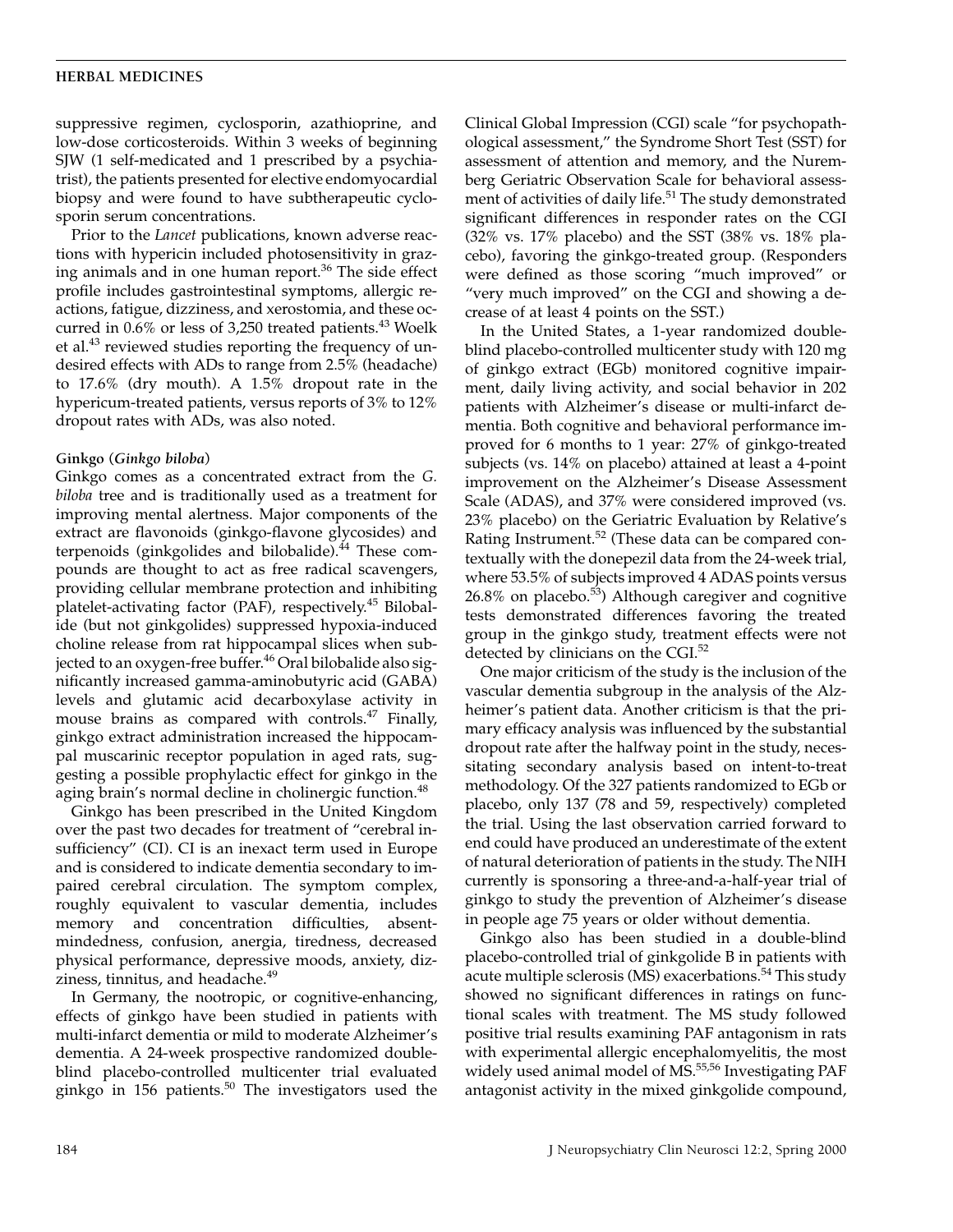BN52063, Chung et al.<sup>57</sup> demonstrated the compound's inhibition of platelet aggregation with human platelets.

The only side effect in the MS study was singultus (hiccups). $54$  The GCEm report other side effects as infrequent, including dyspepsia, headache, and allergic skin reactions.13 Although no severe side effects have been noted anecdotally, adverse reactions have been noted in various journal letters and case reports. Subarachnoid hemorrhage was reported in a 61-year-old man without other risk factors who was taking ginkgo 40 mg, three to four tablets per day.<sup>58</sup> It was suggested that bleeding was induced by the extract's potent inhibition of PAF and association with increased bleeding time. Spontaneous bleeding into the anterior chamber of the eye was noted in a 70-year-old man after taking gingko 40 mg twice daily along with aspirin, $59$  again implicating ginkgolide-B PAF inhibition. A 33-year-old woman who developed bilateral subdural hematomas had a prolonged bleeding time while taking ginkgo 60 mg twice daily.60

Ginkgo is sold over the counter (OTC) in strengths of 40 mg to 60 mg in the United States. Most of the trials testing ginkgo in CI used 120 to 160 mg per day given in three divided doses. Increased dose efficacy has not been demonstrated in studies up to 240 mg. Peak absorption of flavone glycosides is attained in plasma within 2 to 3 hours and the  $t\frac{1}{2}$  is 2 to 4 hours. Clinical effects may not be apparent for 4 to 6 weeks. $61$  There are no reports of interactions with psychiatric medications.

#### **Kava-kava (***Piper methysticum***)**

Kava is a member of the pepper family and contains psychoactive kava-pyrones. Polynesian islanders consume the extract as a beverage to experience a calming and relaxing effect without cognitive disturbances. Kava-pyrones possess a six-membered unsaturated lactone ring bound to a benzol ring by means of an ethylydene bridge.<sup>62</sup> The  $\alpha$ -pyrone constituents have been reported to possess anticonvulsive properties. Kavain, a synthetic kava pyrone, displayed inhibition of voltage-dependent sodium channels in rat cerebrocortical synaptosomes.63

Anticonvulsants have also shown reduction of brain injury from ischemia, and this property led to an investigation of whether kava was able to reduce cerebral infarct size in animals. Studies of the neuroprotective aspects of the kava extract and its constituents, methysticin and dihydromethysticin, have demonstrated protection against focal cerebral ischemia in rodents.<sup>64</sup> The demonstration of selective binding to  $GABA_A$  receptor complexes has been reported in the amygdala, hippocampus, and medulla regions of rat brain.<sup>65</sup> Based on in vitro and in vivo binding studies in rats revealing that the resin and pyrones had only weak bindingeffects on benzodiazepine receptors, Davies et al.<sup>66</sup> concluded that the pharmacological activities produced by kava pyrones are not due to a direct effect on GABA receptors.

Extract WS 1490, with 70% kava-pyrone content, was tested in a double-blind placebo-controlled study in patients with various DSM-III-R anxiety disorders of nonpsychotic origin.67 (A limitation of the study was a diagnostically heterogeneous sample of patients with anxiety disorders and comorbid depression.) Patients reported significant improvement in anxiety symptoms as measured on the Hamilton Anxiety Scale from week 8 through week 24 in the kava group relative to placebo. The dose administered was 70 mg of 70% kava-lactones (synonymous with pyrones) by mouth three times a day.52 Suggested dosages are 150–200 mg (30% kavalactones) po 1 to 3 times a day for anxiety and 500 mg po at bedtime for insomnia. More reliable doses are becoming available in the United States as the variety of OTC preparations increases.

Side effects reported in kava studies include stomach upset, vertigo, and a yellow, scaly rash at high doses. Elevations in liver enzymes, decreased albumin and protein, and increased cholesterol also have been noted.68 Adverse effects reported include orolingual dyskinesias and torticollis, when kava was taken alone, $69$  and lethargy and disorientation when the herb has been used in combination with a benzodiazepine.<sup>70</sup>

#### **Ginseng (***Panax ginseng***,** *P. quinquefolius***, and** *Eleutherococcus senticosus***)**

This Asian folk medicine has been used for thousands of years as a tonic for the restoration of strength and as a panacea for general healing. The dried root of Asian (*Panax*) ginseng contains at least 13 different ginseng saponins, called ginsenosides. The Siberian (*Eleutherococcus*) species is distinct from the Chinese in that it contains eleutherosides, or aglycon glycosides, which are completely different in chemical structure from the ginsenosides. Ginseng has been touted as an "adaptogen"—defined as a substance that increases resistance to biological, chemical, and physical stress—and as a product that improves vitality, including physical and mental work capacity. The root has been associated anecdotally with mood enhancement and improved quality of life. There is a lack of controlled data to suggest performance enhancement in fatigued humans.<sup>71</sup>

Preparations of the root can be administered orally, intranasally, or parenterally. Ginsenosides, the active ingredients, contain triterpenoid saponin glycosides. Central cholinergic and variable dopaminergic<sup>72</sup> system effects, as well as stimulation of the hypothalamic-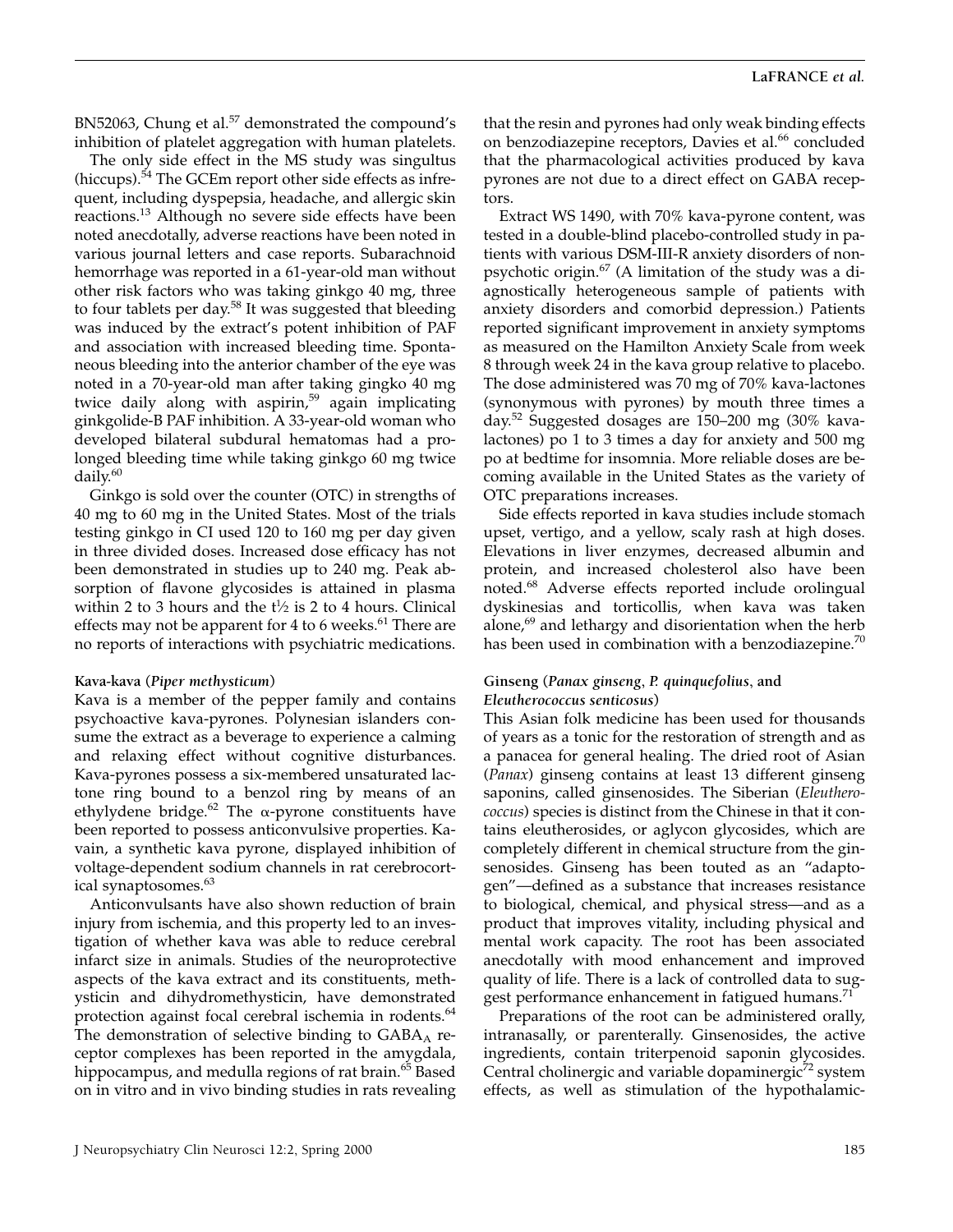pituitary-adrenal axis, have been proposed.<sup>73</sup> Ginseng appears to facilitate acetylcholine release and is associated with increased uptake of choline into hippocampal nerve endings.<sup>74</sup> Ginseng reportedly has no effect on acetylcholinesterase or muscarinic receptor binding activity.<sup>75</sup>

The ginsenoside Rg1 exerts a "life-prolonging effect" on chick and rat cerebral cortex neurons in cell cultures as compared to nerve growth factor.<sup>76</sup> Animal studies of ginseng describe stimulation of protein synthesis, inhibition of platelet aggregation, increased immune system activity, prevention of stress-induced ulcer, and anticonvulsive effects, $77$  but human data are lacking.

Few controlled clinical studies of ginseng have been reported. The ergogenic properties of the root concentrate were tested in a randomized double-blind placebocontrolled study, showing no effect on work performance or associated physiologic or psychologic measures.78 Cognitive functions were assessed in a study of 112 healthy volunteers, revealing no significant differences between ginseng and placebo group assessments of concentration, memory, or subjective experience.79

The usual recommended daily dose of ginseng dry root is  $0.5$  to  $2.0$  g. Capsules containing  $250$  mg of the root are commercially available. Concern has arisen regarding the content purity of commercial preparations of ginseng, as noted above.

Ginseng may have adverse interactions with psychoactive drugs and other drugs. The induction of maniclike symptoms was seen in a 42-year-old depressed woman taking ginseng concurrently with phenelzine.<sup>80</sup> A 63-year-old man with membranous glomerulonephritis developed edema and hypertension after adding Korean ginseng (a germanium-containing ginseng product) to his regimen of furosemide and cyclosporine.<sup>81</sup> Other case reports include decreased International Normalized Ratio (INR) in a patient on warfarin<sup>82</sup> and elevated digoxin serum concentrations without signs of toxic effects in a 74-year-old man.<sup>83</sup> With respect to the above case reports, the use of ginseng with cardiovascular medications should be discouraged. It is unknown whether ginseng interacts with the P450 enzyme system.

Adverse effects include the development of a manic state after initiation of one ginseng tablet per day for 10 days in a previously depressed 35-year-old woman.<sup>84</sup> CNS stimulant activity ("irritable, uncooperative . . . , and overactive with disturbed sleep") was reported in a patient with schizophrenia without worsening psychotic symptomatology.<sup>73</sup> Ginseng was implicated as having induced Stevens-Johnson syndrome in a 27-yearold man.85 Cerebral arteritis was noted in a case report in a 28-year-old woman after ingestion of a large quan-

tity of ethanol-extracted ginseng.<sup>86</sup> "Ginseng abuse syndrome" has been described, characterized by nervousness, hypertension, sleeplessness, morning diarrhea, and skin eruptions in "chronic" root users taking 3 grams per day for at least 1 to 3 weeks.<sup>87</sup>

#### **Valerian (***Valeriana officinalis***)**

Valerian comes from the herbaceous perennial plant *Valerian officinalis*, which grows throughout North America, Europe, and Asia. This root is used as a sedative and hypnotic. Other proposed indications include anxiety and epilepsy; these applications have yet to be validated in humans. The rhizome of valerian contains two pharmacologically active ingredients: valepotriates and sesquiterpenes (valerenic acid and acetoxyvalerenic acid). Sedating effects of the active agents have been demonstrated in mice.<sup>88</sup> The general pharmacological properties of these agents are unknown. Valerian crude extract, however, is noted to have  $GABA_B$  receptor binding properties.<sup>9</sup> Valerian extract also demonstrates GABA uptake inhibition in rat synaptosomes.<sup>89</sup> Although the valepotriates are cytotoxic in cell culture, this has not been observed clinically.<sup>90</sup>

A placebo-controlled study tested the ability of valerian to decrease sleep latency and night awakenings and to improve sleep quality in 128 subjects without documented sleep disorder diagnoses.91 Although objective measures of sleep were unaffected by valerian, it produced a significant decrease in self-rated sleep latency scores and a significant improvement in self-reported sleep quality in habitually poor sleepers. In a separate double-blind placebo-controlled parallel-group-design study with 14 elderly female poor sleepers, Schulz et al.<sup>92</sup> demonstrated an increase in slow wave sleep, without REM alteration, in a valerian-treated group of 8 subjects versus a placebo group of 6.

Valerian doses range from 500 mg to 12  $g$ ,<sup>90</sup> given either in three divided doses or once nightly. No drug interactions or acute side effects from valerian have been reported in normal, limited dosing.

One case report, from Willey et al.,<sup>93</sup> describes a valerian overdose in a woman who took 20 times (approximately 20 g) the recommended dose. Adverse effects included fatigue, abdominal pain, chest tightness, tremor of hands and feet, and lightheadedness. These symptoms resolved within 24 hours of ingestion. Adverse reactions reported by some chronic users included headaches, excitability, uneasiness, and cardiac disturbances.

#### **Feverfew (***Tanacetum parthenium***)**

Today, feverfew is generally used for migraine headache prophylaxis. The leaves of this bushy perennial contain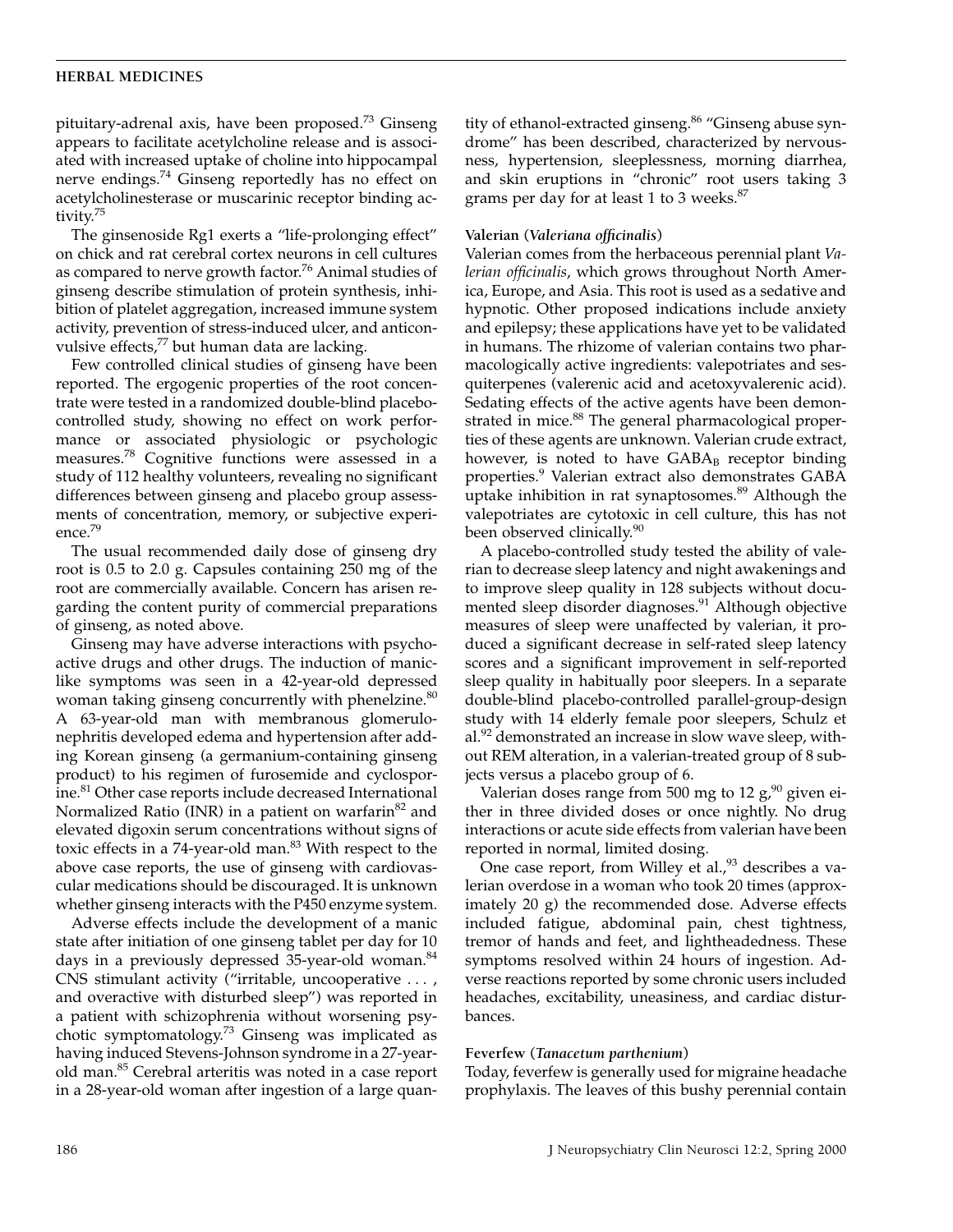parthenolide, a sesquiterpene lactone that inhibits platelet 5-HT release.<sup>94</sup> An extract of feverfew has also been reported to inhibit prostaglandin (PG) biosynthesis via a mechanism that differs from salicylates, in that the extract did not inhibit cyclo-oxygenation by PG synthase.<sup>95</sup> This action may explain the historical use of this plant as an antipyretic.

A pilot study to profile adverse effects and to establish the efficacy of feverfew in a sample of patients who had formerly used feverfew leaves daily showed a significant increase in the frequency and severity of headaches in former users taking placebo.<sup>96</sup> This study was followed by an 8-month prospective randomized doubleblind placebo-controlled crossover study of 72 migraineurs. The frequency of migraines was significantly decreased in subjects taking feverfew. Among the 60 patients who completed the study, 35 subjects (59%) in the crossover arm reported fewer headaches with feverfew during the 4-month treatment period. Subjects who had never taken feverfew in the past reported a 23% reduction in the number of attacks and in the severity of associated symptoms.<sup>97</sup>

In the United Kingdom the usual prescribed dosage is 50 to 100 mg daily, and the product is sold as dried leaves, capsules, concentrated drops, tinctures, and extracts. Chronic users report eating one to four small fresh leaves daily for migraine prophylaxis, usually with food to mask the bitter flavor of the plant. Manufacturers recommend daily doses of herb capsules varying from  $600$  to  $1,800$  mg in divided doses; however,  $0.25$ mg  $(250 \mu g)$  of parthenolide daily has been shown to be adequate for migraine prevention.

Chewing the leaves has been associated with ulcers of the mouth in 11% of subjects, with a reversible tongue irritation and lip swelling in these patients. $96$ 

Although a sublingual spray is available, the exact amount of the substance delivered in the spray is not known. The potency of this product is variable across manufacturers.

# **Garlic (***Allium sativum***)**

Garlic is thought to have anti-atherosclerotic properties. Studies in humans and in animals have demonstrated lowered lipid levels, blood pressure, plasma viscosity, and inhibition of platelet aggregation.<sup>98</sup> Garlic exerts its hypolipemic effect through the active ingredient, allicin, a sulfur-containingamino acid compound. The mechanism of action is unknown; however, hydroxymethylglutaryl coenzyme A reductase inhibition<sup>99</sup> and remodeling of plasma lipoproteins and cell membranes<sup>100</sup> have been proposed.

In a 12-week double-blind placebo-controlled study of 900 mg of garlic powder tablets, significantly lower total cholesterol and low-density lipoproteins (LDL) were reported in the treatment group.<sup>101</sup> Side effects were limited to eructation (belching), and there were no significant odor problems. A German meta-analysis found that garlic reduced hypercholesterolemia by 5% to  $20\%$ .<sup>102</sup> An American meta-analysis of five randomized placebo-controlled trials, incorporating patients with total cholesterol exceeding 200 mg/dl, revealed a pooled result of a 23 mg/dl drop in 164 patients treated with 600 to 1,000 mg garlic per day. $103$ 

The common dose ranges prescribed are 0.6 g to 0.9 g garlic powder daily. The GCEm reported the average dose to be 4 g fresh garlic daily.<sup>13</sup> Dried garlic contains no allicin. Rather, it contains the precursor, alliin, and the alliinase enzyme necessary to convert alliin to allicin. Studies noted above recommend a dried garlic powder preparation standardized to 1.3% alliin for effective cholesterol and triglyceride reduction. Manufacturers' variability again brought concern regarding potency of the preparations after a German study revealed only 5 of 18 garlic supplements contained acceptable amounts of allicin.

There are no known drug interactions with garlic; however, it should be used cautiously in patients receiving anticoagulants because of a potential bleeding risk.

Uncommon side effects of garlic include gastrointestinal disturbance, asthma, contact dermatitis, and foul odor. Enteric coated dried garlic minimizes garlic taste and odor. Adverse effects include a case report of spinal hematoma in an 87-year-old man, attributed to the antiplatelet effect of excessive garlic ingestion.<sup>104</sup>

# **Yohimbine (***Corynanthe yohimbine***)**

This medication is discussed because of its transformation from initial consideration as an herbal alternative medicine to mainstream acceptance as pharmacological therapy.

Yohimbine comes from the trunk of *Pausinystalia yohimbe*, a Central African tree of the Rubiaceae family. The substance has been reputed to be an aphrodisiac since the early part of this century.<sup>105</sup> The bark contains indole alkaloids and acts as a treatment for male impotence and for orthostatic hypotension.

A review of seven double-blind placebo-controlled randomized trials was conducted and revealed that yohimbine is superior to placebo in the treatment of organic and psychogenic erectile dysfunction, with a range of positive response from 34% to 73%. Dosages ranged from a total of 16.2 to 30 mg per day in three divided doses. Although yohimbine is probably less effective than vasoactive intracavernous injection therapy, it is considerably less invasive.106 Reid et al.<sup>107</sup> found a 46% partial or full response to yohimbine in a 10-week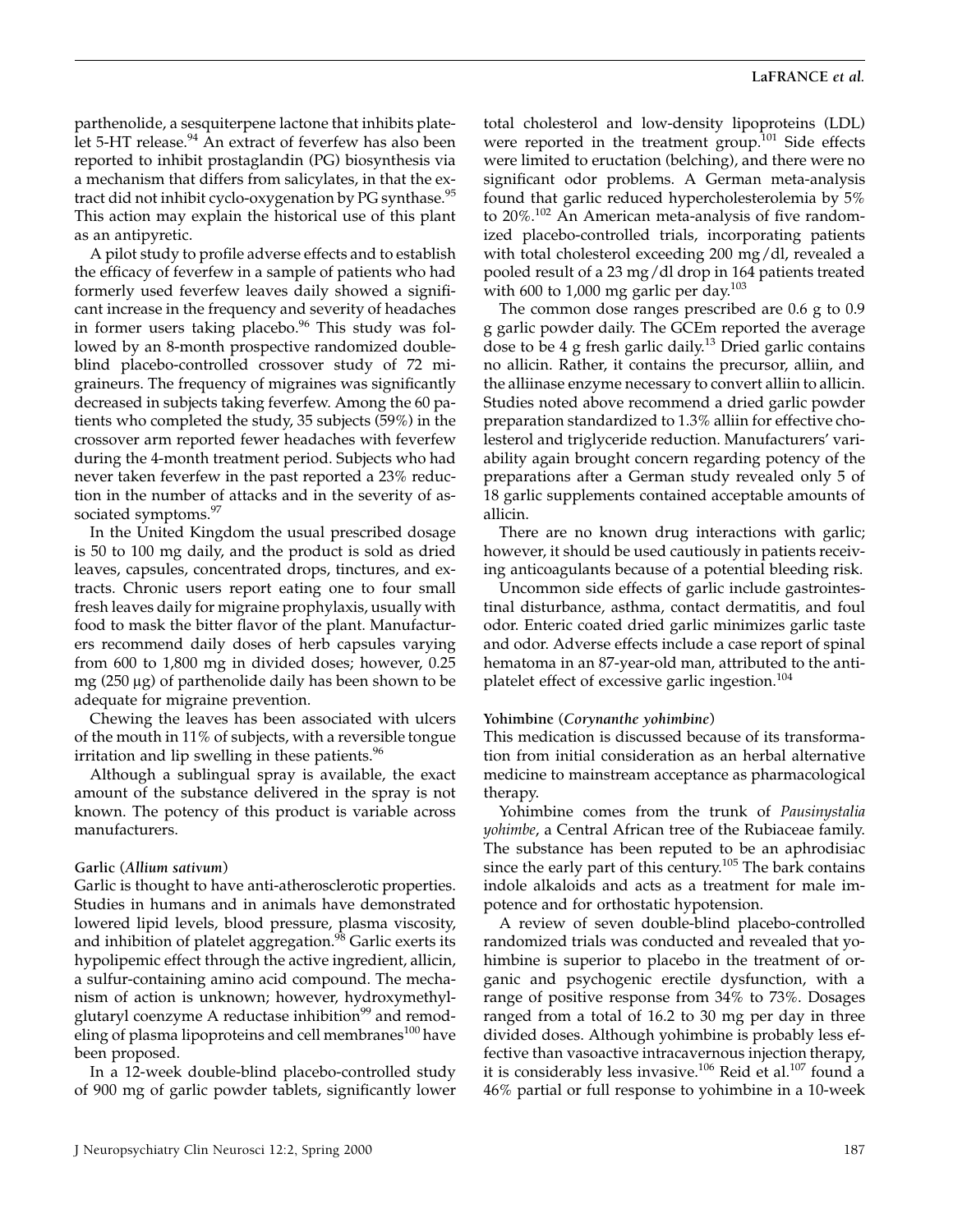double-blind placebo-controlled partial crossover trial with 48 subjects having psychogenic impotence, and recommended that the drug be considered among firstline treatment options in the psychogenically impotent patient. Finally, clinical benefit has been reported from using lower doses of yohimbine in sexual dysfunction induced by clomipramine and fluoxetine. $108$  No information is yet available on comparing yohimbine with the newer agent sildenafil (Viagra).

Pharmacologically, yohimbine acts as a presynaptic -2 adrenoreceptor antagonist. Alpha-adrenolytic drugs produce a rise in sympathetic drive by increasing noradrenaline turnover and central nervous system noradrenergic nuclei cellular firing rate.<sup>109,110</sup> Other pharmacologic properties of yohimbine include dopamine receptor antagonism, MAO and cholinesterase inhibition, and 5-hydroxytryptamine receptor antagonist and agonist activity. $111$  The drug is not eliminated in the urine and is thought to be metabolized with rapid plasma clearance, demonstrating a biological  $t^{1/2}$  of 36 minutes.<sup>112,113</sup> Morales et al.<sup>114</sup> observed a 2- to 3-week latency between onset of daily yohimbine administration and erectile function improvement.

The GCEm recommend that the bark should not be taken by patients with renal disease, noting increases in blood pressure. Yohimbine is not recommended for use in patients with cardiac history or a history of gastrointestinal ulcer.13 Mild antidiuretic activity may be present from stimulation of antidiuretic hormone release. Side effects include mild anxiety and panic attacks. $115$ Treatment with yohimbine is advised with caution in patients taking psychotropic medications because of its potential effects on cholinergic and adrenergic activ- $\frac{1}{1}$ ty.<sup>116</sup>

Adverse effects include the precipitation of transient, manic-like symptoms in depressed patients with a bipolar diathesis.117 Increased cholinergic and decreased adrenergic activity associated with yohimbine have also been implicated in increased mucous secretion and bronchoconstriction-induced bronchospasm.118 An idiosyncratic lupus-like syndrome has also been reported in a 42-year-old man.<sup>119</sup> Direct autonomic effects from injected yohimbine include increased systolic blood pressure; increased anxiety; tachycardia; increased perspiration, salivation, lacrimation, and pupillary dilation; nausea; urgency; and erection.<sup>120</sup>

#### **Echinacea (***Echinacea purpurea* **and** *E. pallida***)**

Derived from the common purple cone flower, echinacea is one of the most popular supplements sold in the United States. Native Americans originally used the plant to treat respiratory infections. Extracts and preparations are derived from the leaves and flowers of the *purpurea* species and from the root of the *pallida* species.121 Given its widespread use for putative immunestimulating effects, echinacea is referenced because of possible contraindications in immune-related neuropsychiatric illnesses such as multiple sclerosis (MS), HIV infection, and acquired immune deficiency syndrome (AIDS).

Echinacea has not been studied largely in the neuropsychiatric population. One study reported that of 129 patients with documented MS, 63% used 87 different AT and approximately  $40\%$  ( $n=32$ ) used herbs for treatment of their illness. With echinacea being one of the five best selling HAMs in the United States, it is likely that some form of the preparation is being taken by these MS patients whose aim is "to participate actively in the healing process." $122$ 

Studies have shown that the active ingredients in echinacea are isobutyl amides, caffeic acid derivatives, and heteroxylan, a high-molecular-weight polysaccharide. The actions noted from human in vitro studies include increasing the number of leukocytes, activating granulocytes, increasing phagocytosis by heteroxylan, inhibiting hyaluronidase, and stimulating tumor necrosis factor release by arabinogalactan.<sup>123</sup>

The GCEm recommend that patients with autoimmune diseases, such as MS, should not take the medicine because of its immunostimulant property. Administration of echinacea in AIDS has also been discouraged by the GCEm because of concern for impairment of Tcell functioning. There are no studies in vivo of this herb in immunodeficiency diseases such as HIV infection, although enhanced natural killer cell activity has been reported in vitro with echinacea in AIDS and chronic fatigue syndrome.<sup>124</sup>

#### **CONCLUSION**

#### **Research Trends**

Although many products sold over the counter are labeled as "natural," this does not ensure the product's safety or efficacy. It would be of great benefit to patients if empiric, scientific research were conducted to investigate the biologic activity, safety, and efficacy of the substances reviewed herein, which are being used increasingly in the United States and abroad.

Various departments of pharmacognosy, which study the chemistry of modern natural products, rigorously investigate pharmacologically active compounds. At the Uppsala University in Sweden, pharmacognosists inventory and identify plants used by traditional healers, evaluate pharmacological activity of the plant extract, analyze results by bioassay-guided fractionation, isolate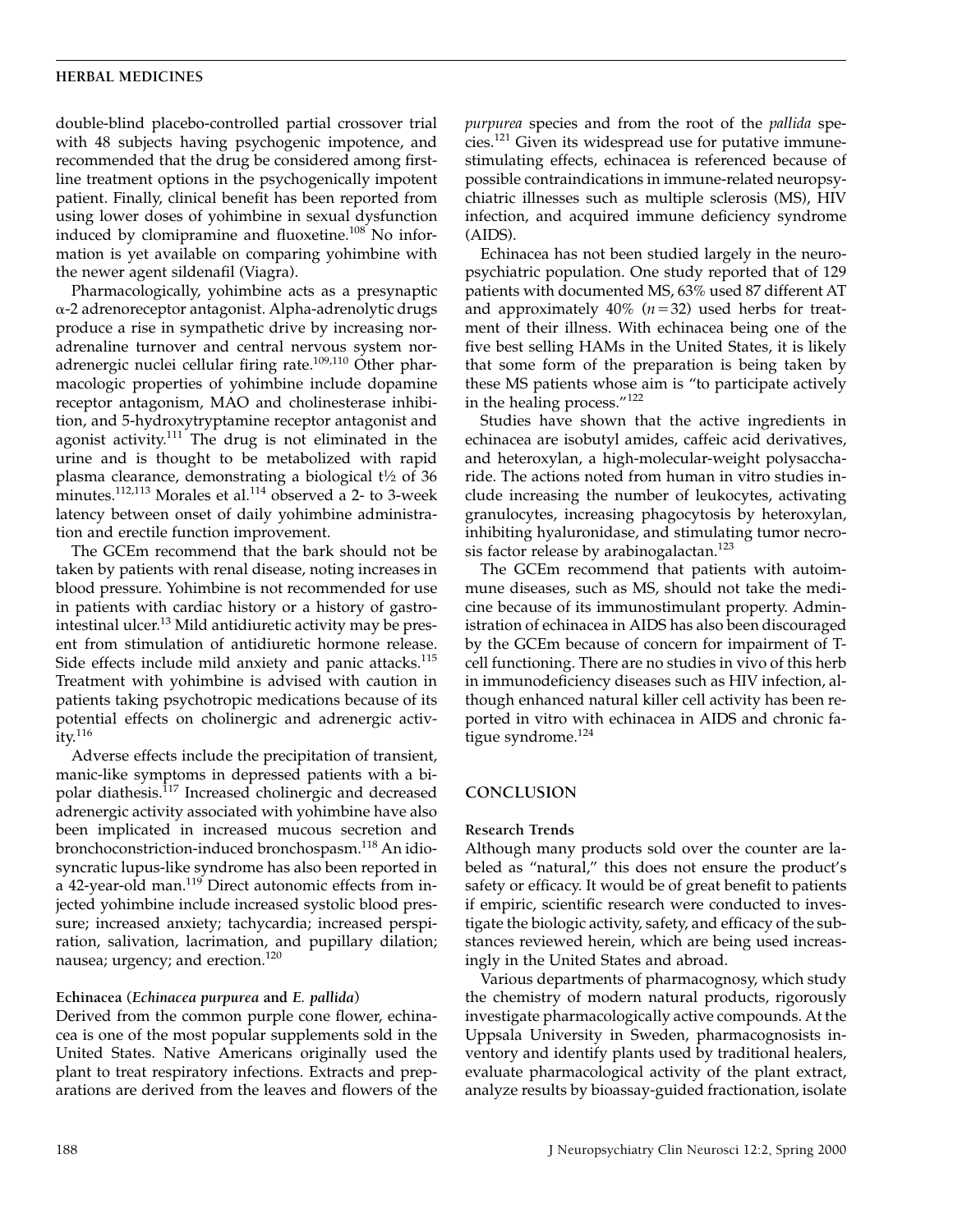and characterize the active compounds, and conduct studies of structure-activity relationships.<sup>125</sup> Using this research strategy, a Somali-Swedish project studied the gum-covered bark of *Acacia tortilis*, used traditionally as an asthma remedy. Bioassay-guided isolation resulted in finding quracol A and B, which inhibit cyclooxygenase and lipooxygenase and relax smooth muscle.

Positive results and discoveries enhance therapeutic potential. Negative results will lead to greater protection of patients by educating them on the possible dangers of folk or traditional practices. As noted by De Smet, "the question, whether the use of traditional drugs can entail a health risk, is a rhetorical one."126 The medical and toxicological literature is replete with adverse reactions. There is urgent need for a systematic approach weighing the potential benefits and risks of traditional preparations compared with synthetic drugs. The issue of long-term effects with HAM has not been resolved. More studies directly comparing HAM with conventional medicines are needed to address these questions.

#### **Need for Communication**

Communicating with patients about HAM is essential. If we do not know what our patients are taking, we do not know what interactions may be occurring. Clinical research from family practice (FP) patient surveys and focus groups reveals that patients are aware of the ambivalence and even hostility that biomedicine demonstrates toward AT.127 Many patients do not raise the issue with their physicians because they do not expect their doctor to know about the therapy (safety, dosage, interactions) or it does not occur to the patient that the topic is germane in the presence of a "medical" doctor.<sup>128</sup> It has been suggested that physicians ask an unimposing, "What else are you doing to take care of your health?" in every interview to gain awareness of the botanicals patients are taking. A more direct question could be, "Are you taking any over-the-counter or nonprescription medications, vitamins, or health supplements?"

There is a great need to educate the medical community about OTC drug uses and misuses in order to convey information to our patients. A large number of patients are self-diagnosing symptoms and selfprescribing treatment. Although the FDA may classify prescription and OTC drugs differently, to our bodies, as one physician noted, "a molecule is a molecule." Physicians should educate patients that marketingdesigned, direct-to-consumer television advertisements are no substitute for empiric objective data. The patient who uses HAM should also be made aware of the risk that quality/purity, efficacy, and potential interactions of these medicines may be unknown.

Communication between practitioners and researchers is also essential. A directory of CAM databases with bibliographic references currently exists.<sup>129</sup> Although discussions about the need to evaluate quality standards and health claims are under way, there are no formal federal regulations in the United States for nutraceuticals.<sup>130</sup> Having a central address for funded research projects, research findings, and adverse reactions would greatly benefit clinicians in the absence of FDA regulation and supervision of these compounds.

#### **Future Directions**

HAM are increasingly finding their way into the medical mainstream. This trend is demonstrated by the proliferation of medical school courses, programs for patients in hospitals and health maintenance organizations, and coverage for some AT in health plans. $131$  A 1995 survey of 124 U.S. medical schools and 390 FP residencies reported that 33 medical schools and 75 FP programs (approximately one-third of the respondents) offered instruction in complementary and alternative medicine.132 A 1998 survey of the U.S. medical schools revealed that 74 (64%) of the 117 respondents offer elective courses in CAM or include these topics in required courses.133 Based on the definition of alternative medicine given in the early 1990s that AT are "medical interventions not taught widely at U.S. medical schools or generally available at U.S. hospitals," for a growing portion of our patients, AT are not "alternative" any more.

So-called "natural" products may provide a new source of beneficial neuropsychotropic drugs. Monotherapy or augmentation with HAM could produce treatment strategies with the possibility of fewer or minimal side effects for patients. Biologic investigations to characterize individual active substances (reflecting historical pharmacologic approaches) and whole plants (realizing the possibility of synergistic effects of components) are needed, as are rigorous studies to evaluate both the risks and the benefits of such treatments. These procedures—coupled with animal models, in vivo behavioral experiments, and rigorous clinical patient trials—may separate the wheat from the chaff and may provide new treatment applications for these alternative medicines.

#### **References**

<sup>1.</sup> Chez RA, Jonas WB: The challenge of complementary and alternative medicine. Am J Obstet Gynecol 1997; 177:1156–1161

<sup>2.</sup> Davey RW: A perspective on complementary medicine. Med LegJ 1997; 65:65–85

<sup>3.</sup> Koutouvidis N, Papamichael E, Fotiadou A: Aristophanes' wealth: ancient alternative medicine and its modern survival. J R Soc Med 1996; 89:651–653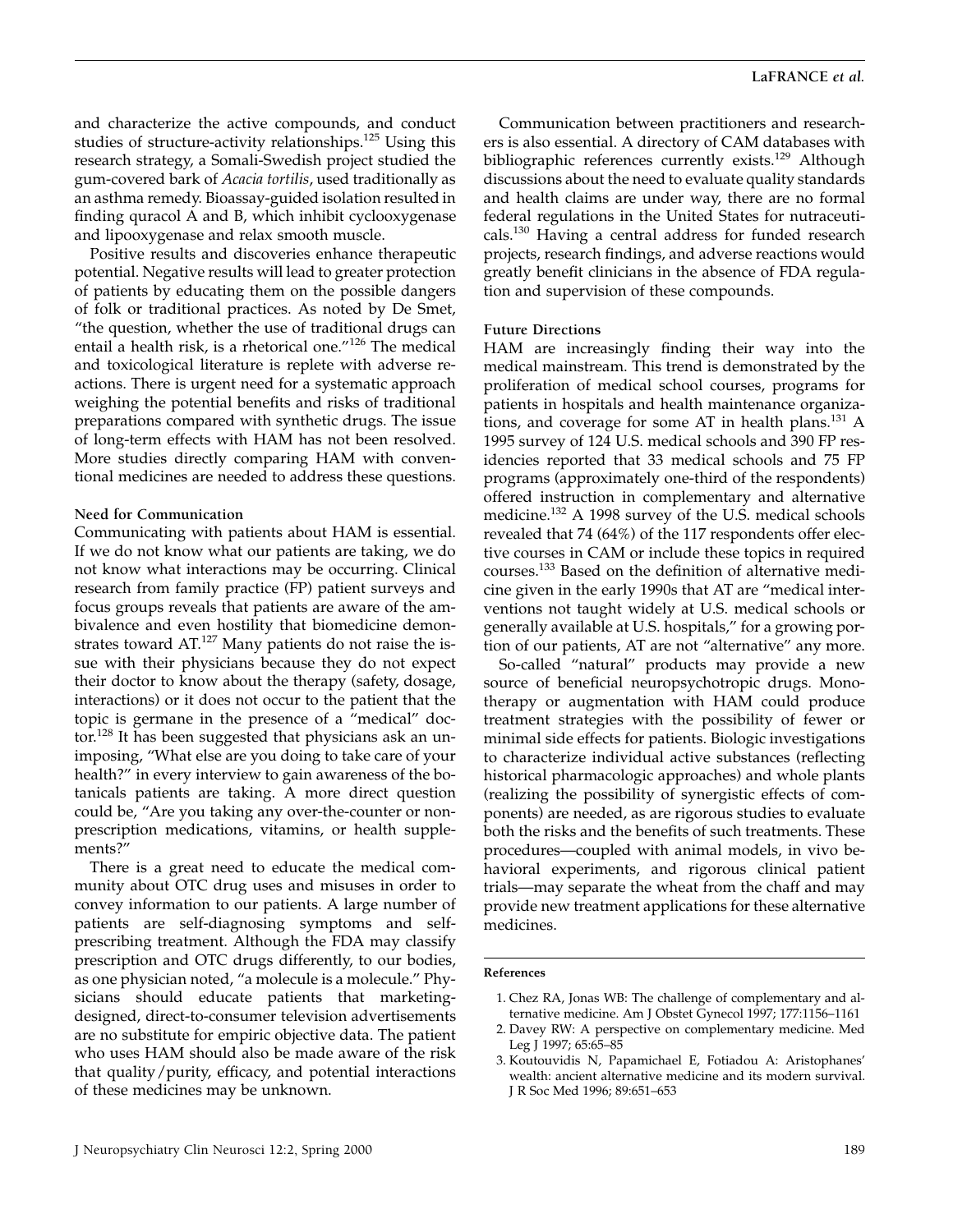- 4. Wardwell WI: Alternative medicine in the United States. Social Science Medicine 1994; 38:1061–1068
- 5. De Smet PAGM: An introduction to herbal pharmacoepidemiology. J Ethnopharmacol 1993; 38:197–208
- 6. Fugh-Berman A: Clinical trials of herbs. Primary Care 1997; 24:889–903
- 7. Clark AM: Natural products as a resource for new drugs. Pharm Res 1996; 13:1133–1141
- 8. Chung IW, Kim YS, Ahn JS, et al: Pharmacologic profile of natural products used to treat psychotic illnesses. Psychopharmacol Bull 1995; 31:139–145
- 9. Cott J: Medicinal plants and dietary supplements: sources for innovative treatments or adjuncts? Psychopharmacol Bull 1995; 31:131–137
- 10. Eisenberg DM, Kessler RC, Foster C, et al: Unconventional medicine in the United States: prevalence, cost, and patterns of use. N Engl J Med 1993; 328:246–252
- 11. Astin JA: Why patients use alternative medicine: results of a national survey. JAMA 1998; 279:1548–1553
- 12. Borchers AT, Hackman RM, Keen CL, et al: Complementary medicine: a review of immunomodulatory effects of Chinese herbal medicines. Am J Clin Nutr 1997; 66:1303–1312
- 13. Blumenthal M (ed): The Complete German Commission E Monographs: Therapeutic Guide to Herbal Medicine. Austin, TX, American Botanical Council, 1998
- 14. Berman BM, Singh BK, Lixing L, et al: Physicians' attitudes toward complementary or alternative medicine: a regional survey. J Am Board Fam Pract 1995; 8:361–366
- 15. Woolf SH, Bell HS, Berman B, et al: Clinical practice guidelines in complementary and alternative medicine. Arch Fam Med 1997; 6:149–154
- 16. Thompson WG: Alternatives to medicine. CMAJ 1990; 142:105– 106
- 17. Cassileth BR, Lusk EJ, Strouse TB, et al: Contemporary unorthodox treatments in cancer medicine: a study of patients, treatments, and practitioners. Ann Intern Med 1984; 101:105–112
- 18. Spiro HM: Doctors, Patients, and Placebos. New Haven, CT, Yale University Press, 1986
- 19. 103rd Congress: Dietary Supplement Health and Education Act of 1994. (Public Law No. 103-417), 1994
- 20. Cottrell K: Herbal products begin to attract the attention of brand-name drug companies. CMAJ 1996; 155:216-219
- 21. Cui J, Garle M, Eneroth P, et al: What do commercial ginseng preparations contain? (letter). Lancet 1994; 344:134
- 22. Drew AK, Myers SP: Safety issues in herbal medicine: implications for the health professional. Med J Aust 1997; 166:538– 541
- 23. Linde K, Clausius N, Ramirez G, et al: Are the clinical effects of homeopathy placebo effects? A meta-analysis of placebocontrolled trials. Lancet 1997; 350:834–843
- 24. Langman MJS: Homeopathy trials: reason for good ones, but are they warranted? Lancet 1997; 350:825
- 25. Marshall E: The politics of alternative medicine. Science 1994; 265:2000–2002
- 26. Gordon JS: Alternative medicine and the family physician. Am Fam Physician 1996; 54:2205–2212
- 27. Helms J: Acupuncture for the management of primary dysmenorrhea. Obstet Gynecol 1987; 69:51–56
- 28. Patel M, Gutzwiller F, Paccaud F, et al: A meta-analysis of acupuncture for chronic pain. Int J Epidemiol 1989; 18:900–906
- 29. Bullock M, Culliton PD, Olander RT: Controlled trial of acupuncture for severe recidivist alcoholism. Lancet 1989; i:1435– 1439
- 30. Bullock ML, Pheley AM, Kiresuk TJ, et al: Characteristics and complaints of patients seeking therapy at a hospital-based alternative medicine clinic. The Journal of Alternative and Complementary Medicine 1997; 3:31–37
- 31. Wagner H, Bladt S: Pharmaceutical quality of hypericum extracts. J Geriatr Psychiatry Neurol 1994; 7(suppl 1):S65–68
- 32. Suzuki O, Katsumata Y, Oya M, et al: Inhibition of monoamine oxidase by hypericin. Planta Med 1984; 50:272–274
- 33. Bladt S, Wagner H: Inhibition of MAO by fractions and constituents of hypericum extract. J Geriatr Psychiatry Neurol 1994; 7(suppl 1):S57–S59
- 34. Thiede HM, Walper A: Inhibition of MAO and COMT by hypericum extracts and hypericin. J Geriatr Psychiatry Neurol 1994; 7(suppl 1):S54–S56
- 35. Perovic S, Müller WEG: Pharmacological profile of hypericum extract: effect on serotonin uptake by postsynaptic receptors. Arzneimittel-Forschung/Drug Research 1995; 45:1145–1148
- 36. Abramowicz M, Ed: St. John's wort. The Med Lett Drugs Ther 1997; 39(1014):107–108
- 37. Linde K, Ramirez G, Mulrow CD, et al: St. John's wort for depression: an overview and meta-analysis of randomised clinical trials. BMJ 1996; 313:253–258
- 38. De Smet PAGM, Nolen WA: St John's wort as an antidepressant. BMJ 1996; 313:241–242
- 39. Hänsgen KD, Vesper J, Ploch M: Multicenter double-blind study examining the antidepressant effectiveness of the hypericum extract LI 160. J Geriatr Psychiatry Neurol 1994; 7(suppl 1):S15–S18
- 40. Harrer G, Hübner WD, Podzuweit H: Effectiveness and tolerance of the hypericum extract LI 160 compared to maprotiline: a multicenter double-blind study. J Geriatr Psychiatry Neurol 1994; 7(suppl 1):S24–S28
- 41. Sherman C: "Natural" antidepressant is put to the test. Internal Medicine News, Dec 1997, p 18
- 42. Staffeldt B, Kerb R, Brockmöller J, et al: Pharmacokinetics of hypericin and pseudohypericin after oral intake of the *Hypericum perforatum* extract LI 160 in healthy volunteers. J Geriatr Psychiatry Neurol 1994; 7(suppl 1):S47–S53
- 42a. Piscitelli SC, Burstein AH, Chaitt D, et al: Indinavir concentrations and St John's wort. Lancet 2000; 355:547–548
- 42b. Ruschitzka F, Meier PJ, Turina M, et al: Acute heart transplant rejection due to St John's wort. Lancet 2000; 355:548–549
- 43. Woelk H, Burkard G, Grünwald J: Benefits and risks of the hypericum extract LI 160: drug monitoring study with 3250 patients. J Geriatr Psychiatry Neurol 1994; 7(suppl 1):S34–S38
- 44. Kleijnen J, Knipschild P: *Ginkgo biloba*. Lancet 1992; 340:1136– 1139
- 45. Packer L, Haramaki N, Kawabata T: *Ginkgo biloba* extract (EGb 761), in Effects of Ginkgo Biloba Extract (EGb 761) on Aging and Age-Related Disorders, edited by Christen Y, Courtois Y, Droy-Lefaix MT. Paris, Editions Scientifiques Elsevier Paris, 1995, pp 23–47
- 46. Klein J, Chatterjee SS, Loffelholz K: Phospholipid breakdown and choline release under hypoxic conditions: inhibition by bilobalide, a constituent of *Ginkgo biloba*. Brain Res 1997; 755:347– 350
- 47. Sasaki K, Hatta S, Haga M, et al: Effects of bilobalide on gamma-aminobutyric acid levels and glutamic acid decarboxylase in mouse brain. Eur J Pharmacol 1999; 367(2–3):165–173
- 48. Taylor JE: Neuromediator binding to receptors in the rat brain: the effect of chronic administration of *Ginkgo biloba* extract. Presse Medicine 1986; 15:1491–1493
- 49. Kleijnen J, Knipschild P: *Ginkgo biloba* for cerebral insufficiency. Br J Pharmacol 1992; 34:352–358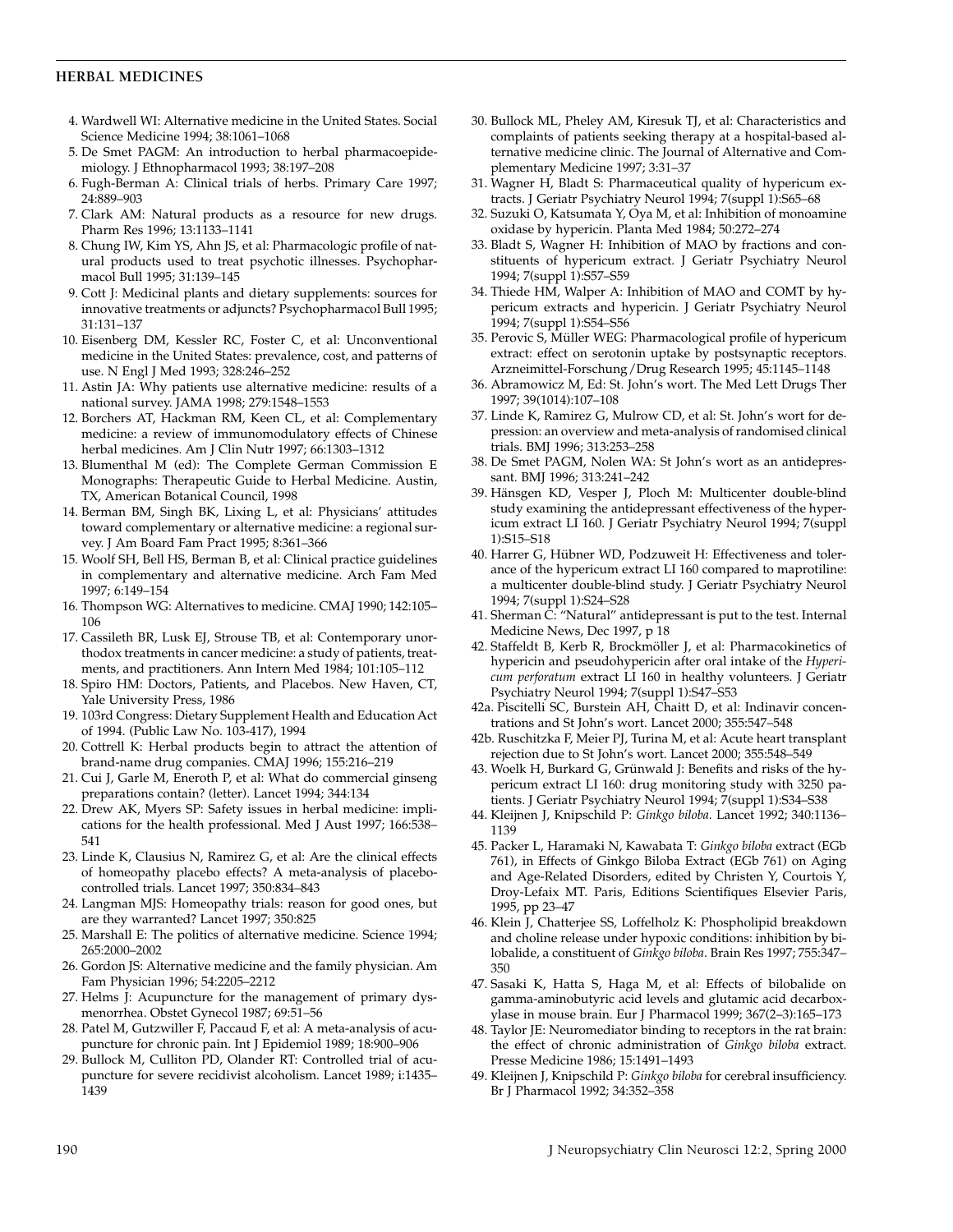- 50. Kanowski S, Herrmann WM, Stephan K, et al: Proof of efficacy of the *Ginkgo biloba* special extract EGb 761 in outpatients suffering from mild to moderate primary degenerative dementia of the Alzheimer type or multi-infarct dementia. Pharmacopsychiatry 1996; 29:47–56
- 51. Oswald WD, Fleischmann UM: Nürnberger-Alters-Inventar (NAI: Nuremberg Age Inventory). Universität Erlangen-Nürnberg, Psychologisches Institut II, 1986
- 52. Le Bars PL, Katz MM, Berman N, et al: A placebo-controlled, double-blind, randomized trial of an extract of *Ginkgo biloba* for dementia. JAMA 1997; 278:1327–1332
- 53. Rogers SL, Farlow MR, Doody RS, et al: A 24-week, doubleblind, placebo-controlled trial of donepezil in patients with Alzheimer's disease. Neurology 1998; 50:136–145
- 54. Brochet B, Guinot P, Orgogozo JM, et al: Double blind placebo controlled multicentre study of ginkgolide B in treatment of acute exacerbations of multiple sclerosis. J Neurol Neurosurg Psychiatry 1995; 58:360–362
- 55. Howat DW, Chand N, Moore AR, et al: The effects of plateletactivating factor and its specific antagonist BN52021 on the development of experimental allergic encephalomyelitis in rats. International Journal of Immunopathology and Pharmacology 1988; 1:11–15
- 56. Howat DW, Chand N, Braquet P, et al: An investigation into the possible involvement of platelet activating factor in experimental allergic encephalomyelitis in rats. Agents and Actions 1989; 27(3/4):473–476
- 57. Chung KF, Dent G, McCusker M, et al: Effect of a ginkgolide mixture (BN 52063) in antagonising skin and platelet responses to platelet activating factor in man. Lancet 1987; i:248-251
- 58. Vale S: Subarachnoid haemorrhage associated with *Ginkgo biloba* (letter). Lancet 1998; 352:36
- 59. Rosenblatt M, Mindel J: Spontaneous hyphema associated with ingestion of *Ginkgo biloba* extract. N Engl J Med 1997; 336:1108
- 60. Rowin J, Lewis SL: Spontaneous bilateral subdural hematomas associated with chronic *Ginkgo biloba* ingestion. Neurology 1996; 46:1775–1776
- 61. Kleijnen J, Knipschild P: *Ginkgo biloba*. Lancet 1992; 340:1136– 1139
- 62. Keller F, Klohs MW: A review of the chemistry and pharmacology of the constituents of *Piper methysticum*. Lloydia 1963; 26:1–15
- 63. Gleitz J, Beile A, Peters T: (+/-)-Kavain inhibits veratridineactivated voltage-dependent Na(+)–channels in synaptosomes prepared from rat cerebral cortex. Neuropharmacology 1995; 34:1133–1138
- 64. Backhauss C, Krieglstein J: Extract of kava (*Piper methysticum*) and its methysticin constituents protect brain tissue against ischemic damage in rodents. Eur J Pharmacol 1992; 215:265–269
- 65. Jussofie A, Schmiz, Hiemke C: Kavapyrone enriched extract from *Piper methysticum* as modulator of the GABA binding site in different regions of rat brain. Psychopharmacology 1994; 116:469–474
- 66. Davies LP, Drew CA, Duffield P, et al: Kava pyrones and resin: studies on  $GABA_{A}$ ,  $GABA_B$  and benzodiazepine binding sites in rodent brain. Pharmacol Toxicol 1992; 71:120–126
- 67. Volz HP, Kieser M: Kava-kava extract WS 1490 versus placebo in anxiety disorders: a randomized placebo-controlled 25-week outpatient trial. Pharmacopsychiatry 1997; 30:1–5
- 68. Mathews JD, Riley MD, Fejo L, et al: Effects of the heavy usage of kava on physical health: summary of a pilot survey in an aboriginal community. Med J Aust 1988; 148:548–555
- 69. Schelosky L, Raffauf C, Jendroska K, et al: Kava and dopamine antagonism. J Neurol Neurosurg Psychiatry 1995; 58:639–640
- 70. Almeida JC, Grimsley EW: Coma from the health food store: interaction between kava and alprazolam. Ann Intern Med 1996; 125:940–941
- 71. Bahrke MS, Morgan WP: Evaluation of the ergogenic properties of ginseng. Sports Med 1994; 18:229–248
- 72. Watanabe H, Ohta H, Imamura L, et al: Effect of *Panax ginseng* on age-related changes in the spontaneous motor activity and dopaminergic nervous system in the rat. Jpn J Pharmacol 1991; 55:51–56
- 73. Wilkie A, Cordess C: Ginseng: a root just like a carrot? J R Soc Med 1994; 87:594–595
- 74. Benishin CG: Actions of ginsenoside  $Rb<sub>1</sub>$  on choline uptake in central cholinergic nerve endings. Neurochem Int 1992; 21:1–5
- 75. Benishin CG, Lee R, Wang LCH, et al: Effects of ginsenoside  $Rb<sub>1</sub>$  on central cholinergic metabolism. Pharmacology 1991; 42:223–229
- 76. Himi T, Saito H, Nishiyama N: Effect of *Ginseng saponins* on the survival of cerebral cortex neurons in cell cultures. Chemistry and Pharmacology Bulletin 1989; 37:481–484
- 77. Barna P: The case of ginseng (letter). Lancet 1985; ii:548
- 78. Engels HJ, Wirth JC: No ergogenic effects of ginseng (*Panax ginseng* C.A. Meyer) duringgraded maximal aerobic exercise. J Am Diet Assoc 1997; 97:1110–1115
- 79. Sorensen H, Sonne J: A double-masked study of the effects of ginseng on cognitive functions. Current Therapeutic Research 1996; 57:959–968
- 80. Jones BD, Runikis AM: Interaction of ginseng with phenelzine. J Clin Psychopharmacol 1987; 7:201–202
- 81. Becker BN, Greene J, Evanson J, et al: Ginseng-induced diuretic resistance. JAMA 1996; 276:606–607
- 82. Janetzky K, Morreale AP: Probable interaction between warfarin and ginseng. Am J Health Syst Pharm 1997; 54:692–693
- 83. McRae S: Elevated serum digoxin levels in a patient taking digoxin and Siberian ginseng. CMAJ 1996; 155:293–295
- 84. González-Seijo JC, Ramos YM, Lastra I: Manic episode and ginseng: report of a possible cause. J Clin Psychopharmacol 1995; 15:447–448
- 85. Dega H, Laporte JL, Francès C, et al: Ginseng as a cause for Stevens-Johnson syndrome? (letter). Lancet 1996; 347:1344
- 86. Ryu SJ, Chien YY: Ginseng-associated cerebral arteritis. Neurology 1995; 45:829–230
- 87. Siegel RK: Ginseng abuse syndrome: problems with the panacea. JAMA 1979; 241:1614–1615
- 88. Von Eickstedt KW, Rahman S: Psychopharmacologic effects of valepotriates. Arzneimittel-Forschung 1969; 19:316-319
- 89. Ortiz JG, Nieves-Natal J, Chaves P: Effects of *Valeriana officinalis* extracts on [<sup>3</sup>H] flunitrazepam binding, synaptosomal [<sup>3</sup>H] GABA uptake, and hippocampal [<sup>3</sup>H] GABA release. Neurochemistry Research 1999; 24:1373–1378
- 90. Heiligenstein E, Guenther G: Over-the-counter psychotropics: a review of melatonin, St John's wort, valerian, and kava-kava. J Am Coll Health 1998; 46:271–276
- 91. Leathwood PD, Chauffard F, Heck E, et al: Aqueous extract of valerian root (*Valeriana officinalis L.*) improves sleep quality in man. Pharmacol Biochem Behav 1982; 17:65–71
- 92. Schulz H, Stolz C, Müller J: The effect of valerian extract on sleep polygraphy in poor sleepers: a pilot study. Pharmacopsychiatry 1994; 27:147–151
- 93. Willey LB, Mady SP, Cobaugh DJ, et al: Valerian overdose: a case report. Veterinary and Human Toxicology 1995; 37:364– 365
- 94. Heptinstall S, White A, Williamson L, et al: Extracts of feverfew inhibit granule secretion in blood platelets and polymorphonuclear leukocytes. Lancet 1985; i:1071–1074